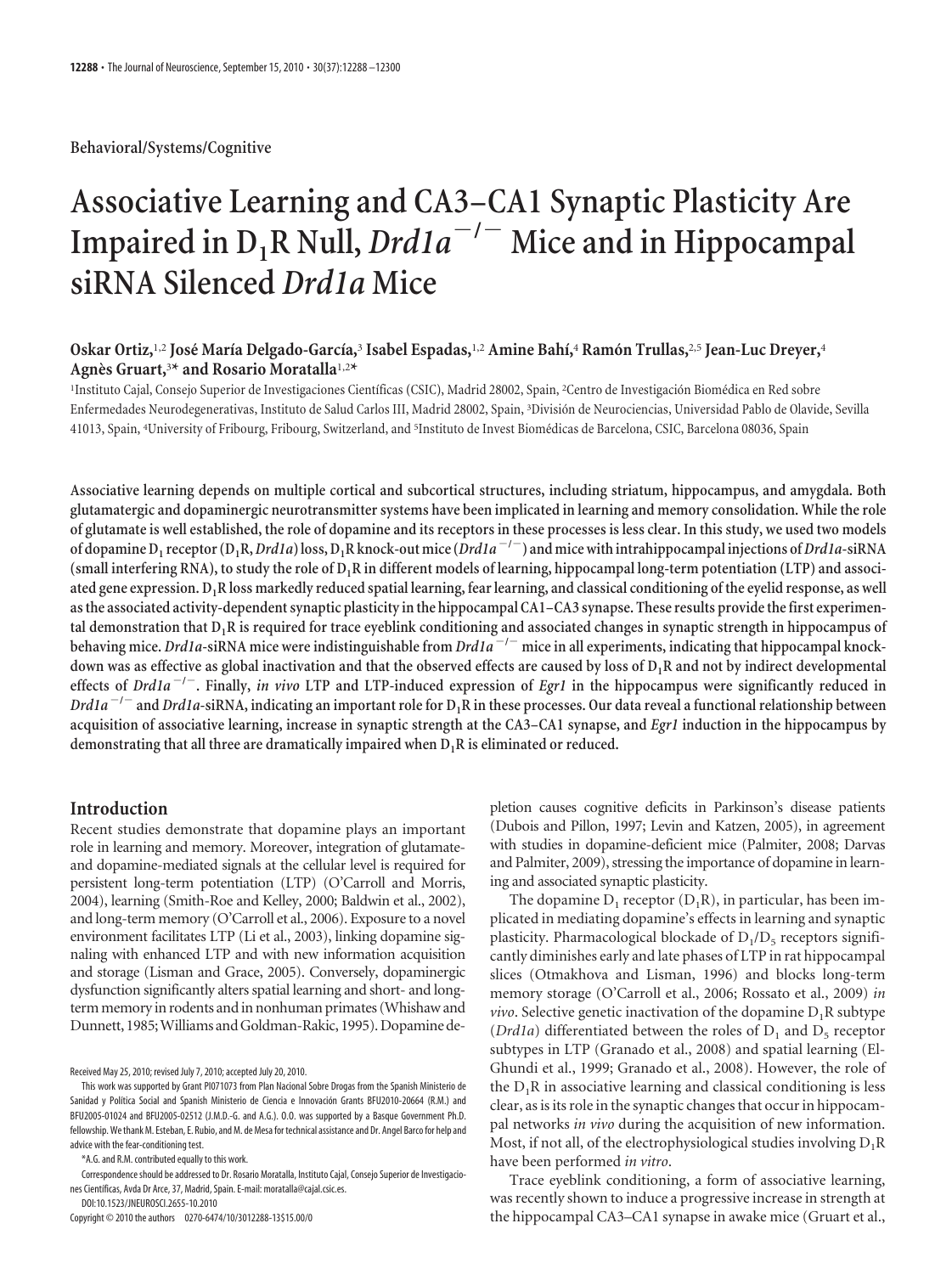2006; Madroñal et al., 2009) that correlates with the progressive increase in conditioned responses. To directly demonstrate the relationship between LTP and associative learning, we studied the role of  $D_1R$  in associative learning and synaptic plasticity in adult behaving mice. LTP is well established as a form of synaptic memory but is usually studied under nonphysiological conditions. Our approach here is unique in that we simultaneously assess trace eyeblink conditioning and synaptic efficiency by measuring changes in evoked extracellular field EPSPs (fEPSPs) at the CA3–CA1 synapse in behaving animals during conditioning. We compared wild-type (WT) mice to genetically engineered mice lacking  $D_1R$  (*Drd1a<sup>-/-</sup>*). In addition, we used small interfering RNA (siRNA) technology to silence *Drd1a* in adult mice *in vivo*. Our data reveal a functional relationship between acquisition of associative learning, increase in synaptic strength at the CA3– CA1 synapse, and Egr1 expression in the hippocampus by revealing that all three are dramatically impaired when  $D_1R$  is eliminated or reduced. These results indicate an important role for hippocampal  $D_1R$  in associative learning and its physiological and molecular correlates.

## **Materials and Methods**

*Animals*. All experiments were performed on 3- to 6-month-old (25—30<br>g) male mice. *Drd1a <sup>— / —</sup>* mice (Xu et al., 1994; Moratalla et al., 1996) were backcrossed to C57BL/6 for >10 generations. WT and *Drd1a<sup>-/-</sup>* mice used in this study were derived from the mating of heterozygous mice. Animal genotypes were determined by Southern blot analysis (Xu et al., 1994). RNA interference procedures were performed on WT C57BL/6 mice. Before surgery, animals were housed in separate cages ( $n = 10$  per cage) on a 12 h light/dark cycle with constant ambient temperature (21  $\pm$ 1°C) and humidity (55  $\pm$  9%). Food and water were available *ad libitum*. Electrophysiological and behavioral studies were performed in accordance with the guidelines of the European Union (2003/65/CE) and Spanish regulations (BOE 252/34367-91, 2005) for the use of laboratory animals in chronic experiments. Experiments were also approved by the local ethical committee.

*Spatial learning: Barnes maze.* In the Barnes maze, animals receive reinforcement to escape from the open platform surface to a small dark recessed chamber located under the platform called an "escape box." The paradigm consists of a circular platform (90 cm in diameter) with 20 holes (hole diameter, 5 cm) along the perimeter. Spatial cues were placed in the walls of the room during the experiment. The experiment was divided in three different phases. During the first 11 d, mice were trained to enter into the escape box; during the second part, mice rested for 3 d and were tested for long-term spatial memory. In the last phase, animals were trained again in the Barnes maze for 3 d, but the escape box was placed in a new position 180° from the original position. The task conditions during all phases were identical; the mouse was placed in the middle of the maze in a black cylindrical start. After 10 s elapsed, the cylinder was lifted, and the mouse was free to explore the maze. The trial ended when the mouse entered the escape box or after 2 min had elapsed; in this case, the mouse was guided to the escape box. In all cases, mice were allowed to stay 30 s in the escape box. All animals were given four training trials per day, and trials were separated by 20 min. After each trial, the maze was cleaned with 70% alcohol to eliminate the use of intramaze cues. Trials were recorded using a computerized tracking analyzer system (SMART, Panlab).

*Active avoidance.* For this test, we used a two-way shuttle box (Ugo Basile) with acrylic walls and stainless steel bars in the floor controlled by a programming/recording unit with a shock generator (Ugo Basile). Animals were given one training session each day for 7 consecutive days. Each training session consisted of an adaptation period of 3 min, in which animals were allowed to move freely from one compartment to the other, followed by 20 trials separated by an intertrial interval (ITI) of 20 s  $(\pm 5$  to counteract any time associations). In each trial, a white light and a tone (100 GHz, 100 dB) were presented simultaneously for 10 s in the compartment where the animal stayed and were used as the conditioned

stimulus (CS). After 5 s of the CS, mice received a 0.2 mA electric footshock as the unconditioned stimulus (US) for a maximal duration of 10 s. An avoidance response was defined as when the animal crossed to the opposite compartment of the box after the CS started but before the US was delivered. Crossings while the shock was being delivered were considered escape responses. Response latencies were counted as the time (in seconds) from the onset of the CS until the animal crossed into the opposite compartment. The number of crosses during the ITI was determined as a measure of general activity. The test session was performed 3 d after the end of the training phase, on day 10 of the experiment. The apparatus was cleaned with water after each animal.

*Passive avoidance.* This test was performed as described previously (Pittenger et al., 2006). Mice were placed into the passive avoidance box (Ugo Basile) with two different compartments, one dark and black and the other illuminated and white. On the first test day, we measured how long the mice spent in the lighted compartment. As soon as the animal crossed to the dark compartment, the automatic door closed, and mice received an electrical footshock (0.4 or 0.8 mA, 1 s). At 1 and 24 h after this first trial with footshock, animals were tested in the box using the same conditions without the electrical shock.

*Fear conditioning and extinction.* This behavioral task was performed as described previously (Alarcón et al., 2004). On training day, mice were placed in the conditioning chamber for 2 min before onset of the CS, a 30 s tone. During the last 2 s of the tone, the US, an electrical shock of 0.7 mA, was presented. Mice were maintained in the chamber for an additional 30 s and returned to the home cage. Conditioning was tested 24 h later by measuring freezing behavior with a tracking video system (Panlab). Mice were re-placed into the conditioning chamber, and the freezing time was measured for 5 min without the tone to assess contextual conditioning. Mice were returned to home cages for 3 h and placed into a novel chamber to test cued fear conditioning. After 1 min in the novel context, the tone was presented for 30 s, and freezing time was measured for 2 min.

To study fear extinction, the US was modified to achieve equal freezing times in the two genotypes. The new US consisted of three consecutive electrical shocks (0.7 mA for 2 s, with 2 min intershock intervals) delivered in the conditioning chamber followed by a 2 min measurement of freezing time before returning animals to home cages. Extinction was assessed by measuring freezing for 5 min after the animals were re-placed in the same conditioning chamber, every day for 6 consecutive days.

*Sensitivity to electric shock.* This test was performed as described by El-Ghundi et al. (2001). Briefly, mice were subjected to a series of mild footshocks with gradually increasing amperage (0.02, 0.04, 0.06, 0.08, 0.1, 0.15, 0.2, 0.25, 0.3, 0.4, 0.5, 0.6 mA). Duration of footshock was 1 s with 20 s intershock intervals. For each mouse, we determined the shock intensity that produced each of the following initial sensation responses: sniffing and staring at the floor bars, licking and biting the floor bars, alternately lifting the paws off the floor, startle response, jumping, and vocalization.

*Elevated plus maze*. We used an apparatus with four  $30 \times 5$  cm arms, elevated 50 cm above the floor (Cibertec). Two arms were enclosed by 15 cm walls, and the other two had a 3 mm edge to prevent slipping. All arms were illuminated equally. A 5  $\times$  5 platform at the center was considered a neutral area. Animals were habituated to the experimenter, and 1 h before the experiment, animals were placed in the testing room. At the beginning of the test, animals were placed in the center of the maze facing the open arm and allowed to explore for 5 min. The percentage of time spent in the open arms compared with the total time minus time in the center as well as the number of entries to the open arms was used as the primary measure of anxiety-like behavior.

*Nociceptive thresholds.* We used three different nociceptive tests: hot plate, plantar, and tail immersion tests. We used the plantar test apparatus (Ugo Basile) to measure paw withdrawal latencies in response to radiant heat (55°C). A cutoff time of 20 s was used to prevent tissue damage in the absence of response. Mean paw withdrawal latencies were determined from the average of three separate trials, taken at 5 min intervals in each group of mice. The hot plate test was performed with a hot plate apparatus (Ugo Basile) at 52°C. We measured the time (in seconds) to paw licking or paw withdrawal in response to heat. For the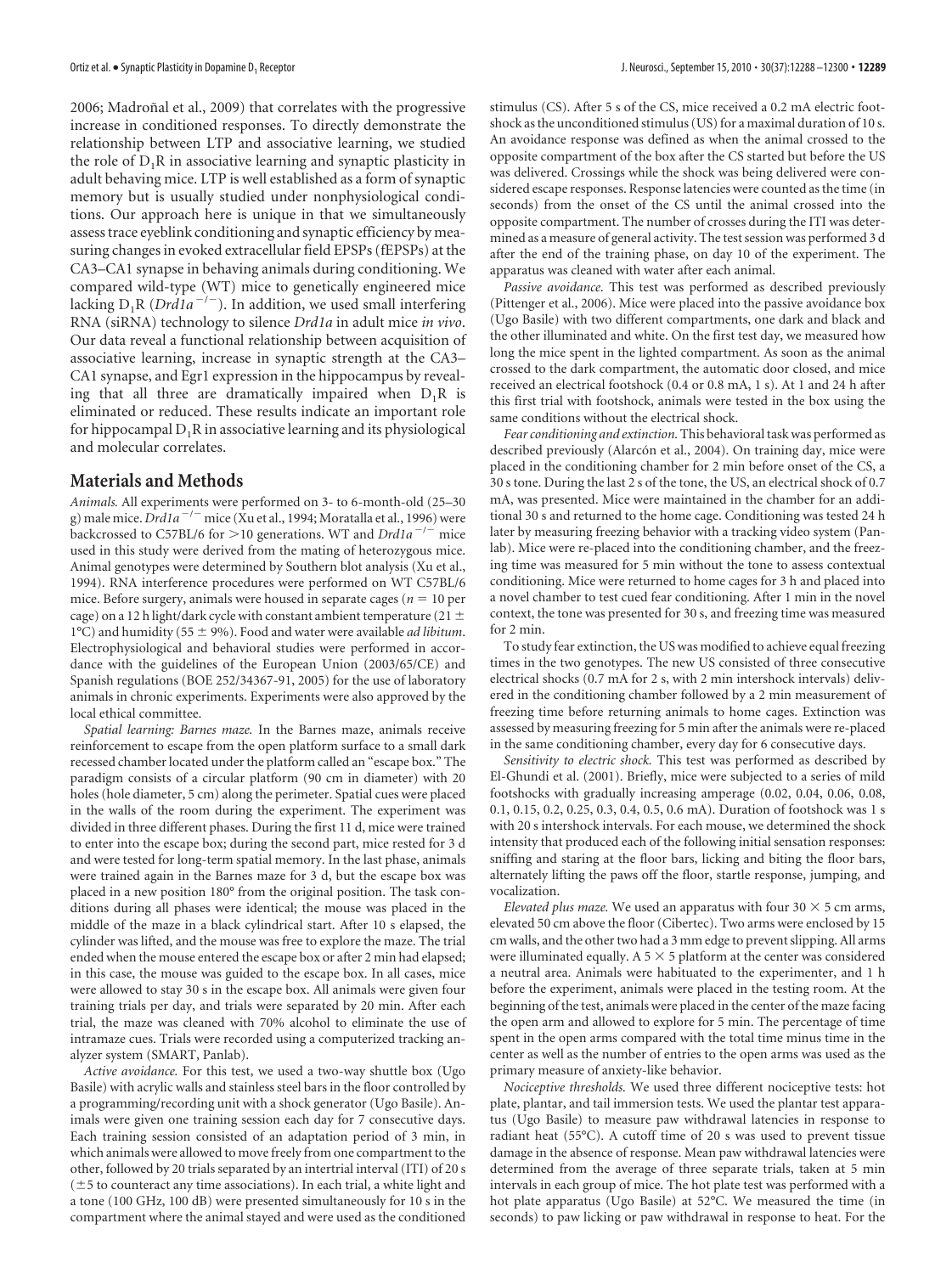tail immersion test, about 3 cm of the distal part of the tail was immersed into a temperature-controlled water bath (52  $\pm$  0.5°C). Latency was the time from tail immersion until it was removed or vigorously pulled away. The cutoff time was 20 s to prevent tissue damage.

*Construction of Lenti-Drd1a-siRNAs.* To silence dopamine  $D_1R$  expression *in vitro* and *in vivo*, three sequences were designed, targeted to different regions of the *Drd1a* mRNA sequence: (1) bp 82-89; (2) bp 1322–1329; (3) bp 720 –729. These targets were selected based on Hannon's design criterion as indicated previously (Bahi et al., 2004a; Dreyer, 2010; Ramiro-Fuentes et al., 2010). An XhoI restriction site was added at the 3' end of each oligo, and a U6 $-3'$ -specific 10mer was added at the 5' end. Using the pSilencer 1.0-U6 (Ambion) as a template and a U6 promoter-specific forward primer containing the BamHI restriction site (GCGGATCCCGCTCTAGAACTAGTGC), each siRNA target was added to the mouse U6 promoter by PCR. Initial denaturation was 120 s at 94°C, followed by 35 cycles of the following program: 45 s at 94°C, 45 s at 64°C, and 45 s at 72°C. The PCR contained 4% dimethyl sulfoxide (Sigma). PCR products were digested with BamHI and XhoI, cloned into similar sites in pTK431, and sequenced to verify the integrity of each construct.

*Lentivirus production.* The vector plasmids pTK-Drd1a-siRNA and pTK433-GFP together with the packaging construct plasmid p $\Delta$ NRF and the envelope plasmid pMDG-VSV-G were cotransfected into HEK293T cells to produce the viral particles, Lv-GFP or Lv-Drd1a-siRNA (Bahi et al., 2004a,b). Viral titers were determined by p24 antigen measurements (KPL). For *in vivo* experiments, viral stocks were matched for viral particle content and used at  $2 \times 10^9$  particles/ $\mu$ l.

*Determination of lentivirus silencing efficiency* in vitro. The efficiency of the lentiviruses at silencing was tested *in vitro* in HEK293T cells. A total of  $1 \times 10^5$  HEK293T cells were plated per well in six-well plates. The next day, lentivirus (Lv) stocks were mixed with 10  $\mu$ g/ml Polybrene (Sigma), incubated for 30 min at room temperature, added to the cells, and incubated at 37°C. After 48 h, the medium was replaced with normal growth medium, and cells were left for an additional 48 h. Cells were then collected, and total RNA was isolated for real-time PCR. For *in vitro* silencing of *Drd1a*, cells were infected with 4  $\mu$ l of Lv preparation, either 4  $\mu$ l of Lenti-GFP used as control or 2  $\mu$ l of Lenti-GFP plus 2  $\mu$ l of one of the three Lenti-*Drd1a*-siRNA or plus 2 μl of all three Lenti-*Drd1a*-siRNAs together.

*Quantitative real-time PCR.* Primer sets for rat and mouse Drd1a, Drd2, and Gapdh were designed to amplify 100 to 200 bp products. The following specific primer pairs were used: Drd1a, 5'-AGGATTGCCCAGAAG-CAAAT-3' and 5'-GGGCACCATACAGTTCGAGA-3'; Drd2, 5'-CATT-GTCTGGGTCCTGTTCCT-3' and 5'-GACCAGCAGAGTGACGATGA-3'; Gapdh, 5'-ATGACTCTACCCACGGCAAG-3' and 5'-CATACT-CAGCACCAGCATCAC-3. Gapdh was used as an endogenous control for normalization. Total RNA was extracted from the HEK293T cells (for *in vitro* quantification) or from the brains of treated animals (for*in vivo* quantification) using TRIzol reagent (Invitrogen) including an RNase-free DNase step. RNA was quantified by spectrophotometry, and its integrity was verified by agarose gel electrophoresis visualized with ethidium bromide. Firststrand cDNA was generated from 2  $\mu$ g of total RNA and Oligo (dT<sub>12–18</sub>) primer with the Moloney murine leukemia virus reverse transcription kit (Invitrogen) in a total volume of 20  $\mu$ l. Quantitative real-time PCR was performed in a real-time PCR iCycler (Bio-Rad). Five microliters of cDNA, 0.5  $\mu$ M of forward and reverse primers, and 10  $\mu$ l of IQ SYBR Green Supermix (Bio-Rad) were combined in a total volume of 20  $\mu$ l. PCR was performed as follows: 3 min at 95°C (initial denaturation); 20°C/s temperature transition up to 95°C for 45 s, 45 s at 62°C, repeated for 40 cycles (amplification). The PCR was evaluated by melting-curve analysis and by checking the PCR products on a 2% agarose gel.

The PCR cycle number at which each assay target reached the threshold detection line was determined ("threshold cycles," Ct value). The Ct of each gene was normalized against that of *Gapdh* or *B-actin*. To determine the linearity and detection limit of the assay, successive 10-fold dilutions of each cDNA sample were amplified in a series of real-time PCRs, using duplicate assays for each dilution, so that the correlation coefficient could be calculated from the standard curve of Ct values. Comparisons were made between the different animal groups, and significance was calculated using two-tailed Student's *t* test. The level of statistical significance was set at  $p < 0.05$ . Data were expressed as mean  $\pm$ SEM. The  $\Delta$ Ct for each candidate was calculated as  $\Delta$ Ct = [Ct (candidate) Ct (*Gapdh* or *B-actin*)]. The relative abundance of each target in each protocol was calculated as the ratio between treated and untreated samples (Bahi and Dreyer, 2004; Bahi et al., 2004b; Mühlbauer et al., 2004).

*Western blotting.* The hippocampal region surrounding the siRNA injection site was dissected, homogenized in buffer (50 mm Tris, 300 mm NaCl, 1% Triton X-100, 25 mm NaF, 1 mm sodium orthovanadate, 4 mm sodium pyrophosphate, 1 mm EDTA, and 1 tablet of Complete protease inhibitor; Roche), and incubated at 4°C with shaking for 20 min. The samples were centrifuged at  $10,000 \times g$  at  $4^{\circ}$ C for 15 min. The protein concentration of the supernatants was quantified using the Bradford reaction. Equal amounts of total protein were subjected to SDS-PAGE, transferred to nitrocellulose membranes, and Western blotted following standard protocols. Membranes were blocked with 5% BSA in Trisbuffered saline–Tween 20, incubated with a primary antibody against D1R (1:1000; Santa Cruz Biotechnology) overnight at 4°C, washed again, incubated for 1 h at room temperature with a peroxidase-conjugated secondary antibody, and visualized using ECL (GE Healthcare) and exposed to film for 1 min. Membranes were stripped, washed, and reprobed with glyceraldehyde-3-phosphate dehydrogenase (1:1000; Abcam). Exposed films were digitized and quantified with Quantity One software.

*Surgery.* As illustrated in Figure 7, we performed input– output curves, paired-pulse facilitation, and the LTP study in one set of four groups of animals: wild type,  $Drda^{-1}$ , WT-GFP, and  $Drda \neq$ siRNA ( $n = 10$ ) animals per group). We performed classical trace eyeblink conditioning in a separate set of animals including the same four genotypes/conditions (also  $n = 10$  animals per group) (see Fig. 8).

Animals were anesthetized with 0.8 –3% halothane (AstraZeneca). The gas mixture was delivered using a small anesthesia mask (David Kopf Instruments) connected to a calibrated Fluotec 5 (Fluotec-Ohmeda) vaporizer at a flow rate of 1-4 L/min oxygen. In the first surgical step, animals in groups WT-GFP and *Drd1a*-siRNA received a sterotaxic injection of 2 µl of Lv-GFP (WT-GFP) or a mix of Lv-*Drd1a*-siRNAs of concentrated lentiviral stocks ( $2 \times 10^9$  particles/ $\mu$ l) into the hippocampus. The injection was performed with a Hamilton syringe and performed unilaterally at the following coordinates, calculated from bregma and skull surface: anterior,  $-2.4$ ; lateral,  $+1.5$  (right side); ventral,  $-2.0$ (Paxinos and Franklin, 2001).

As illustrated in Figure 1*A*, all animals included in the eight groups mentioned above were implanted with bipolar stimulating electrodes in the right Schaffer collateral– commissural pathway of the dorsal hippocampus (2 mm lateral and 1.5 mm posterior to bregma; depth from the brain surface, 1.0 –1.5 mm) (Paxinos and Franklin, 2001) and with a recording electrode in the ipsilateral stratum radiatum underneath the CA1 area (1.2 mm lateral and 2.2 mm posterior to bregma; depth from the brain surface, 1.0–1.5 mm). These electrodes were made of 50  $\mu$ m Teflon-coated tungsten wire (Advent Research Materials). The final position of hippocampal electrodes was determined as described previously (Gruart et al., 2006). The recording electrode was implanted in the CA1 area using as a guide the field potential depth profile evoked by paired (40 ms interval) pulses presented to the ipsilateral Schaffer collateral pathway. The recording electrode was fixed at the site where a reliable monosynaptic (≤5 ms) fEPSP was recorded.

Animals selected for the classical conditioning of eyelid responses were also implanted with stimulating electrodes on the left supraorbital nerve and with recording electrodes in the ipsilateral orbicularis oculi muscle (Fig. 1A). Electrodes were made of 50  $\mu$ m Teflon-coated, annealed stainless steel wire (A-M Systems) bared at the tips for  ${\sim}$  0.5 mm. The tips were bent into a hook to facilitate stable insertion in the upper eyelid.

A 0.1 mm bare silver wire was affixed to the skull as a ground. All the wires were connected to two four-pin sockets (RS-Amidata). The sockets were fixed to the skull with the help of two small screws and dental cement. The implantation procedures used in this chronic preparation have been described in detail (Gruart et al., 2006). Experimental sessions started 1 week after surgery. To verify the location of stimulating and recording electrodes after completion of experiments, mice were deeply reanesthetized (50 mg/kg sodium pentobarbital) and perfused/fixed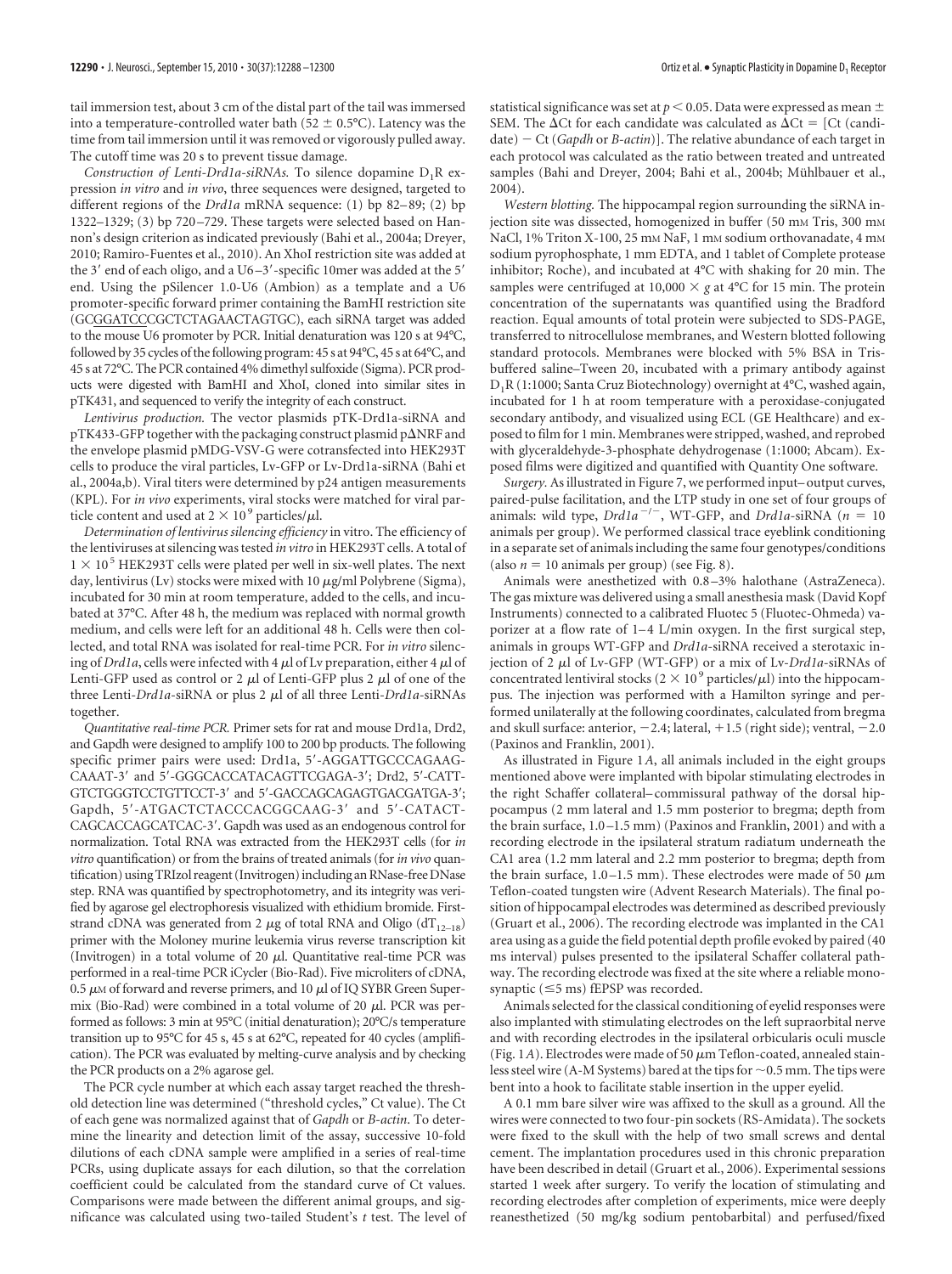

Figure 1. Experimental design for classical conditioning and LTP. Classical eyelid conditioning was achieved with a trace paradigm, using a tone as a CS. The loudspeaker was located 30 cm from the animal's head. Animals were implanted with bipolar stimulating electrodes on the left supraorbital nerve for US presentations. Eyelid conditioned responses were recorded with EMG electrodes implanted in the ipsilateral orbicularis oculi (O.O.) muscle. The top diagram illustrates that animals were also implanted with stimulating (St.) and recording (Rec.) electrodes to activate Schaffer collaterals and to record fEPSPs evoked at the pyramidal CA1 area of the right hippocampus and indicates the injection point for Drd1a-siRNA. *A*, Photomicrographs illustrating the location of stimulating and recording electrodes and lentivirus injection site. Scale bars, 200  $\mu$ m. DG, Dentate gyrus; Sub., subiculum; D, dorsal; L, lateral; M, medial; V, ventral. B, The two sets of traces on the left illustrate the following: 1, a fEPSP evoked at the CA3-CA1 synapse; 2, an EMG recording evoked at the O.O. muscle by a single suprathreshold pulse presented to the supraorbital nerve. Both traces were collected during the ninth conditioning session of a control animal. Calibrations are as indicated.

transcardially with saline and 4% phosphate-buffered paraformaldehyde. Selected brain sections (50  $\mu$ m thick) including the dorsal hippocampus were obtained in a microtome (Leica), mounted on gelatinized glass slides, and Nissl stained with 0.1% toluidine blue.

*Electrophysiology.* Recordings were made using six differential amplifiers with a bandwidth of 0.1 Hz to 10 kHz (P511; Grass-Telefactor) (Fig. 1*B*). Hippocampal recordings were made with a high-impedance probe  $(2 \times 10^{12} \Omega, 10 \text{ pF})$  (Fig. 1*B*).

For input– output curves, the stimulus intensity was raised to 0.3 mA in steps of 20  $\mu$ A. The selected interstimulus interval was 40 ms, because it results in maximum facilitation of the CA3–CA1 synapse (Madroñal et al., 2007). For paired-pulse facilitation, pulse intensity  $(50-400 \mu A)$  was set at 30 –40% of the amount necessary to evoke a maximum fEPSP response, and the following interstimulus intervals were used: 10, 20, 40, 100, 200, and 500 ms (Gureviciene et al., 2004). To avoid unwanted interactions between successive pairs of stimuli, the interpulse delay was always  $\geq$ 20 s.

For evoking LTP, we used a high-frequency stimulation (HFS) train consisting of five 200 Hz, 100 ms trains of pulses at a rate of one per second. This protocol was presented six times, at intervals of 1 min. As indicated above for paired-pulse facilitation, pulse intensity was set at 30 –40% of the amount necessary to evoke a maximum fEPSP response for baseline recordings and after the HFS train. To avoid evoking a population spike and/or unwanted EEG seizures, the stimulus intensity during the HFS train was set at the same intensity used for generating baseline records. Before presenting the animals with the HFS train, we collected baseline records for 15 min, by presenting single pulses (a 100  $\mu$ s, square, negative–positive pulse) at a rate of one per 20 s. After the HFS train, we presented the same set of pulses for 30 min. An additional recording session lasting for 15 min was performed 24 h after the HFS session.

*Classical eyeblink conditioning.* For classical conditioning, using a trace paradigm, three animals at a time were placed in separate small  $(5 \times 5 \times 10$  cm) plastic chambers located inside a larger (30  $\times$  30  $\times$  20 cm) Faraday box. Classical conditioning was achieved using a trace paradigm consisting of a tone (20 ms, 2.4 kHz, 85 dB) presented as a CS. The US consisted of a cathodal, square pulse applied to the supraorbital nerve (500  $\mu$ s, three times the threshold) 500 ms after the end of the CS. A total of two habituation and 10 conditioning sessions were performed for each animal. A conditioning session consisted of 60 CS–US presentations and lasted 30 min. For proper observation of conditioned response (CR) profiles, the CS was presented alone in 10% of the cases. CS–US presentations were separated at random by 30  $\pm$  5 s. For habituation sessions, only the CS was presented, at the same frequency of  $30 \pm 5$  s. Our criteria for CR were the presence, during the CS–US interval, of EMG activity lasting  $>$ 10 ms and initiated  $>$  50 ms after CS onset. In addition, the integrated EMG activity recorded during the CS–US interval had to be at least 2.5 times greater than the averaged activity recorded immediately before CS presentation (Porras-García et al., 2005). The total number of CRs per session was computed and expressed as a percentage of the maximum (60 CRs per session equal 100%).

Synaptic field potentials in the CA1 area were evoked during habituation and conditioning sessions by a single 100  $\mu$ s square, bi-

phasic (negative–positive) pulse applied to Schaffer collaterals 300 ms after CS presentation. Stimulus intensities ranged from 50 to 250  $\mu$ A. For each animal, the stimulus intensity was selected according to data collected from the input–output curves, usually at  $\sim$  30% of the intensity necessary for evoking a maximum fEPSP response (Gureviciene et al., 2004). An additional criterion for selecting stimulus intensity was that a second stimulus, presented 40 ms after a conditioning pulse, evoked a larger (>20%) synaptic field potential (Bliss and Gardner-Medwin, 1973).

*Immnohistochemistry for Egr1.* Mice used in the electrophysiology studies were fixed in 4% paraformaldehyde overnight, and brains were cut into 30  $\mu$ m sections. Immunohistochemistry was done in freefloating sections with standard avidin– biotin immunocytochemical protocols (Rivera et al., 2002; Grande et al., 2004; Pavón et al., 2006; Granado et al., 2008) with specific polyclonal rabbit antisera raised against Egr1, formerly Zif268 (diluted 1:400; Santa Cruz Biotechnology). To enhance the staining, after incubation with the primary (one night) and secondary (2 h) antisera, sections were incubated for 1 h in a streptavidin–peroxidase complex (diluted 1:2000 in PBS-Triton X-100; Sigma). Peroxidase reactions were developed in 0.05% 3,3-diaminobenzidine (Sigma) and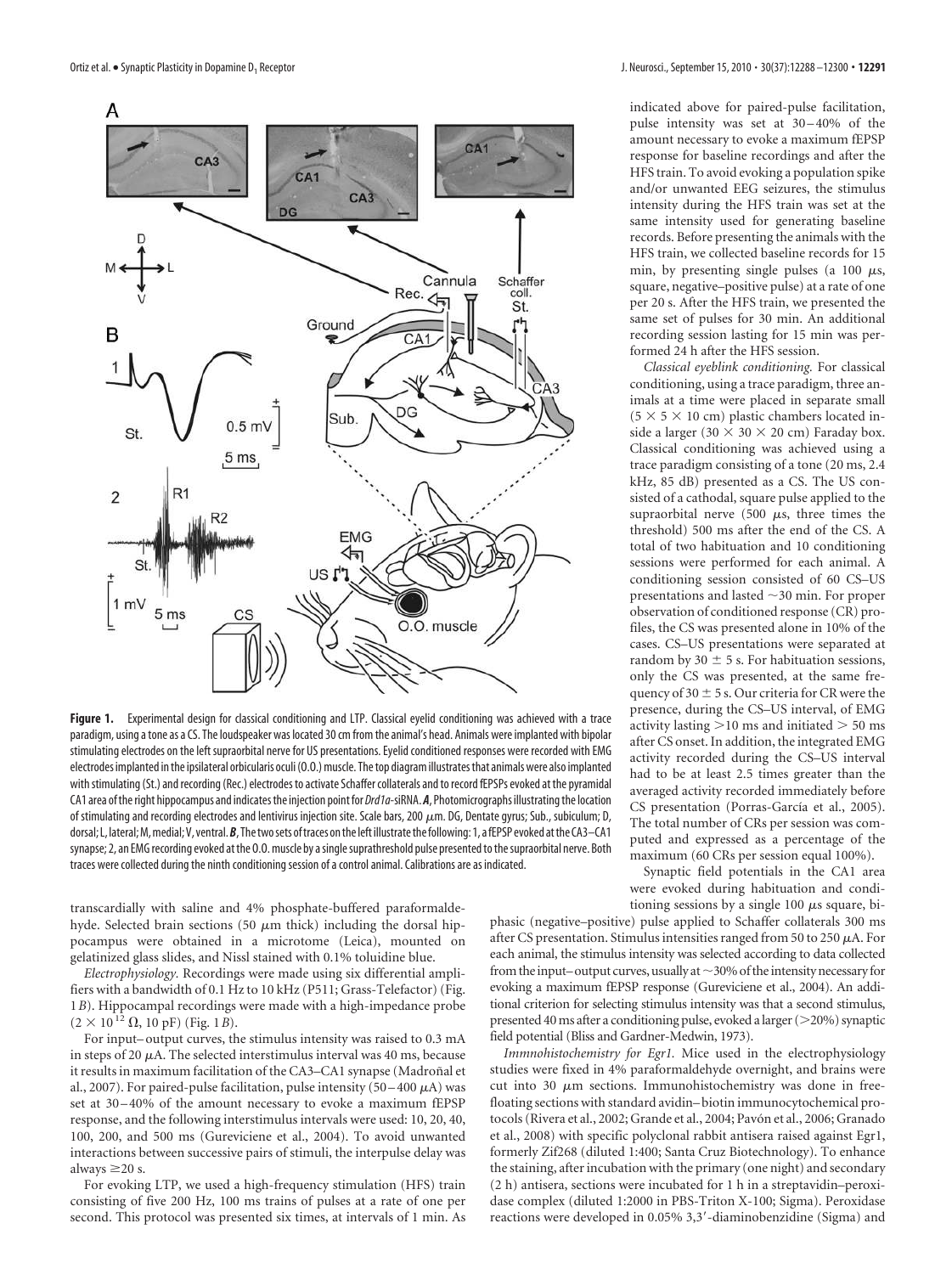$0.002\%~\mathrm{H}_2\mathrm{O}_2$ . Sections were then mounted on gelatin-coated slides, air dried, dehydrated in graded series of ethanol, cleared in xylene, and coverslipped with Permount mounting medium. Quantification of Egr1 positive nuclei in hippocampal sections was performed using an image analysis system (AIS; Imaging Research). Before counting, images were thresholded at a standardized gray-scale level, empirically determined by two different observers to allow detection of stained nuclei from low to high intensity, with suppression of the very lightly stained nuclei. The number of nuclei positive for Egr1 was determined and expressed as the number of positive nuclei per square millimeter (Granado et al., 2008). Counts were obtained from four hippocampal slices per animal (*n* 10 –12), for each group.

*Statistical analysis.* EMG and hippocampal activity, and 1 V rectangular pulses corresponding to CS and US presentations, were stored digitally on a computer through an analog/digital converter (1401 Plus; CED), at a sampling frequency of 11–22 kHz and an amplitude resolution of 12 bits. Commercial computer programs (Spike 2 and SIGAVG; CED) were modified to represent EMG and fEPSP recordings. Data were analyzed off-line for quantification of CRs and fEPSP slope using custom representation programs (Porras-García et al., 2005; Gruart et al., 2006). Computed data were processed for statistical analysis using the SPSS for Windows package. Unless otherwise indicated, data are represented as the mean  $\pm$  SEM. Acquired data were analyzed using a two-way ANOVA, with group, session, or time as the repeated measure. Contrast analysis was added to further study significant differences. Regression analysis was used to study the relationship between the fEPSP slopes and the percentage of CRs.

Statistics on behavioral values to assess genotype and trial differences in the Barnes maze, active and passive avoidance, and the fear test were performed using repeated-measures, two-way ANOVA where genotype (wild type and  $Drd1a^{-/-}$ ) and time (day of trials for passive avoidance or freezing test) were entered as independent variables. Relevant differences were analyzed pairwise by *post hoc* comparisons with Tukey's test. Immunohistochemical and Western blotting studies were analyzed using the Student's *t* test. For all statistical studies, SigmaStat 2.03 software was used, and the threshold for statistical significance was set at  $p < 0.05$ .

#### **Results**

#### **Barnes maze**

To confirm the role of  $D_1R$  in spatial learning, we used the Barnes maze because it is less aversive and stressful than the water maze (Barnes, 1979; Harrison et al., 2009), and because previous studies have shown that the same mouse strain can perform differently in different spatial learning tasks (Patil et al., 2009; Zheng et al., 2009). In the Barnes maze, WT mice quickly learn to escape the open field and reach the black escape box, as shown by the rapid decline in escape latency (Fig. 2*A*). By day 7 of training, escape latency has reached a minimum that was maintained throughout the training phase (11 d) and during the probe trial, 3 d later. In contrast, there was no reduction in escape latency for the *Drd1a*<sup> $-/-$ </sup> mice, even after an 11 d training period (Fig. 2A).

To rule out the possibility that inactivation of *Drd1a* increases anxiety levels in these mice, masking their capacity to respond in the Barnes maze, we evaluated the immobility time during the first day of training in the Barnes maze, as an indirect measure of anxiety. We chose the first day of training because on this day, the two groups showed similar latency times for crossing to the black escape box. WT and  $Dr d1a^{-/-}$  mice spend similar amounts of time immobile during the first day of training (Fig. 2*B*). Moreover, in the elevated-plus maze, which is commonly used as a direct test of anxiety, *Drd1a<sup>-/-</sup>* mice do not show higher anxiety levels than their WT littermates, as demonstrated by the number of entries and the time spent in the open arms (Fig. 3*A*).

In addition,  $Dr d1a^{-1}$  mice showed no reduction in escape latency in a probe trial performed 3 d after training, to evaluate memory consolidation (Fig. 2*C*), or during the relearning trials,



**Figure 2.** Hippocampus-dependent learning is impaired in dopamine  $Drda^{-/-}$  mice. Data show the mean values  $\pm$  SEM. *A*, Progression of escape latency during the training phase in the Barnes maze. Drd1a<sup>-/-</sup> mice did not reduce escape latency at any time during the experiment (\* $p < 0.005$ ). **B**, Immobility during the first day of training. WT and Drd1a<sup>-/</sup> mice showed similar levels of immobility.*C*, Probe trial performed 3 d after the training phase. Histograms represent the time spent searching for the escape hole. Drd1a  $^{-/-}$  mice did not reduce searching time during the probe trial ( $\gamma p$  < 0.005). **D**, Escape latency during the relearning phase. For this test, the escape hole was located opposite to its position in the training phase ( $p < 0.001$ ). Statistics were determined with repeated-measures two-way ANOVA followed by Tukey's test for *post hoc* analysis (A, D) and with Student's t test (C).

when the escape hole was moved to the opposite side of the training arena (Fig. 2*D*). With the previous study in the Morris maze (Granado et al., 2008), these data indicate that the  $D_1R$  is required for spatial learning in more than one paradigm. Our demonstration that loss of  $D_1R$  does not increase indicators of anxiety supports the notion that our results are attributable to an important role of  $D_1R$  in spatial learning.

#### **Associative learning is impaired in** *Drd1a* **/ mice** *Active avoidance*

Dopamine depletion impairs the acquisition and maintenance of conditioned avoidance responses (Shannon et al., 1999), suggesting that dopamine receptors are involved in this behavior. To determine whether the dopamine  $D_1R$  plays a role in this associative learning task, we used the two-way active avoidance paradigm. In this paradigm, WT mice learned the avoidance response within the first 2 d of training, while *Drd1a<sup>-/-</sup>* mice were unable to learn it, even with an extensive period of training (Fig. 4). Differences between the two groups were first evident on the second day of training ( $p < 0.001$ ) and persisted throughout the experiment, demonstrating complete impairment of avoidance learning in  $Drd1a^{-/-}$  mice (Fig. 4A).

The crossing latency reflects how rapidly the animal crosses to the safe compartment after the onset of the CS to avoid the footshock (Smith et al., 2002). WT animals progressively reduced their crossing latency, whereas *Drd1a* / mice did not, again indicating that *Drd1a<sup>-/-</sup>* mice were unable to learn that the footshock would follow the CS (Fig. 4*B*). Differences in latency be-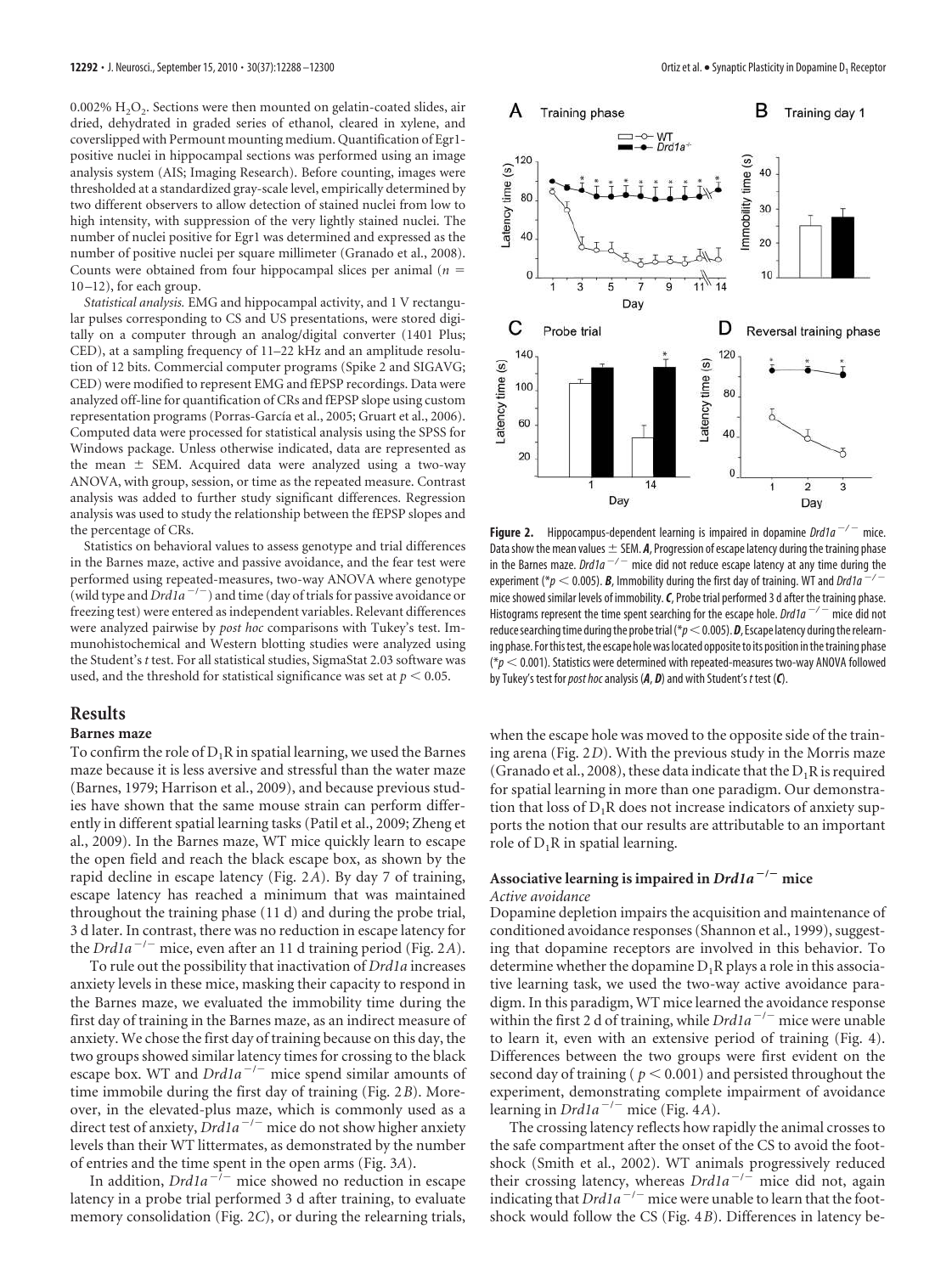

**Figure 3.** Anxiety levels are similar in both genotypes, but  $Drd1a^{-/-}$  mice are more sensitive to pain than WT mice. *A*, Anxiety-like behavior of Drd1a / and WT mice illustrated by the number of entries and percentage of total time (mean  $\pm$  SEM) spent in the open arms of the elevated plus maze test. Drd1a  $^{-/-}$  mice make more entries and spend more time in the open arms, indicating lower anxiety levels than the WT mice.  $p < 0.05$  versus WT mice. **B**, Pain sensitivity thresholds (in seconds, mean  $\pm$  SEM) of mice in tail flick, hot plate, and plantar tests. Drd1a  $^{-/-}$  mice exhibit lower pain thresholds than WT mice in all three tests, indicating higher pain sensitivity.  $\ast p < 0.05$  versus WT mice;  $n = 8 - 10$  animals.

tween WT and *Drd1a<sup>-/-</sup>* mice were first observed on the second day of the training phase ( $p < 0.001$ ).

Except for the first 2 d, we found no difference between wild type and *Drd1a* / in baseline crossing behavior, determined by counting crossings during the ITIs in the training phase or on the test day (Fig. 4*C*). Thus, the poor performance of the *Drd1a*<sup> $-/-$ </sup> mice in this paradigm suggests impaired associative learning rather than changes in locomotor behavior.

#### *Passive avoidance*

Passive avoidance learning depends on multiple cortical and subcortical structures, including both dorsal and ventral striatum as well as hippocampus and amygdala (Pittenger et al., 2006). In this test, avoidance response or entry latency increases with footshock intensity (Crawley, 2007). First, we determined the sensitivity to footshock for both genotypes by gradually increasing footshock intensity (0.01–0.6 mA) and monitoring the onset of behavioral indicators of sensation or pain. Wild type and *Drd1a<sup>-/-</sup>* showed similar sensitivity thresholds to footshock (Fig. 5*A*), responding with a sudden stare at floor bars, startle response, and jumping and vocalization at the same footshock intensities in both genotypes. Jumping and vocalization responses, indicative of pain threshold, were elicited with 0.12 mA in both groups of mice.

Passive avoidance experiments were performed with a moderate (0.4 mA) and a strong (0.8 mA) electric stimulus (Viosca et al., 2009), both well above the pain threshold (Fig. 5*A*). Baseline entry latency times in the passive avoidance test were similar in all experimental groups. However, after training with either 0.4 or 0.8 mA footshock, *Drd1a<sup>-/-</sup>* mice exhibited a shorter latency than WT mice (Fig. 5*B*), indicative of reduced memory strength. When animals were tested 24 h after 0.4 mA footshock, WT mice showed a latency time of 250 s compared with 123 s in *Drd1a<sup>-/-</sup>* mice ( $p < 0.001$ ). With an 0.8 mA shock, this difference was smaller but still statistically significant ( $p < 0.05$ ) (Fig. 5*B*). To exclude the possibility that *Drd1a<sup>-/-</sup>* are simply less sensitive to electric shock/ pain than WT animals, we determined pain thresholds for both genotypes using tail flick, hot plate, and plantar tests. In all three assays, the pain threshold was actually lower for *Drd1a<sup>-/-</sup>* than WT mice (Fig. 3B), indicating that  $Dr d1a^{-/-}$  mice are actually more sensitive to footshock than WT mice and supporting the conclusion that our results in the passive avoidance test reflect an important role of *Drd1a*/ in this type of associative learning.

#### *Fear conditioning learning*

We studied the role of dopamine  $D_1Rs$  in fear memory using both contextual fear conditioning, which is dependent on both the hippocampus and the amygdala, and cued fear conditioning, which is dependent only on the amygdala. Our protocol allowed us to test both contextual and cued fear conditioning in one experiment. Baseline levels of freezing were equal in wild type and *Drd1a<sup>-/-</sup>* during training, as were levels of freezing after footshock. Then, 24 h after training, animals were reexposed to the training context. As expected, freezing levels in WT mice were significantly elevated to 60% of the total time. Although freezing was also elevated in  $Dr d1a^{-/-}$  mice, it was much lower than in WT mice.  $Drd1a^{-/-}$  mice spent only 22% of the time freezing (Fig. 5*C*). When animals were exposed to a new context, both genotypes decreased their freezing levels compared with context testing levels, but freezing levels in WT mice remained significantly higher than in *Drd1a<sup>-/-</sup>*. When the CS (tone) was presented in the new context, both genotypes increased their freezing levels significantly, but again, WTmice spent significantlymore timefreezing than*Drd1a*/ (Fig. 5*C*). Altogether, these results indicate that the  $D_1R$  is necessary for cued and contextual associative learning.

To study extinction, we wanted to start with equal freezing times in the two genotypes because 24 h after a single footshock, freezing times were significantly different in wild type and *Drd1a* / . Therefore, 48 h after the first footshock, we delivered three consecutive footshocks separated by 30 s, which resulted in equal freezing times in both genotypes. After this, mice were tested daily in the same context for 6 consecutive days, revealing similar extinction curves for both genotypes: by 1 week after the footshocks, both groups of mice had reduced freezing time by 50% (data not shown). These results suggest that  $D_1R$  is not necessary for extinction.

#### *In vitro* **and** *in vivo* **siRNA-mediated knockdown of dopamine D1R**

To rule out developmental effects of the absence of the  $D_1R$  in *Drd1a<sup>-/-</sup>* mice, we used Lv-based RNA interference to knock down dopamine  $D_1R$  expression in adult animals. We designed three siRNAs targeted against different regions of the *Drd1a* mRNA. These were inserted into the transfer plasmid of the Lv system, and their efficiency at silencing *Drd1a* was assessed in HEK293T cells (Fig. 6*A*). Then, 4 d after infection, *Drd1a* transcripts were measured by quantitative reverse transcription (RT)-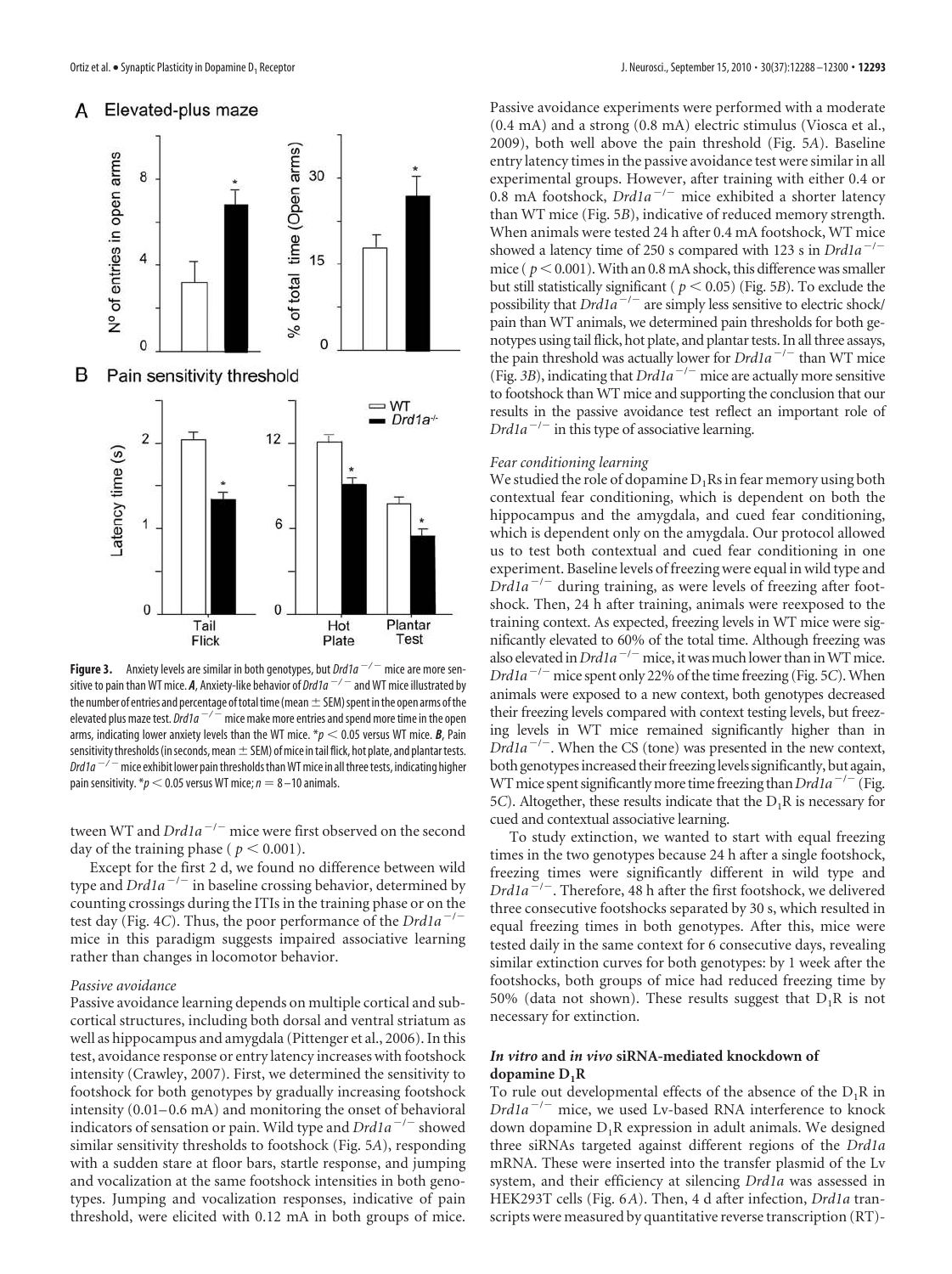PCR. Infection with Lv-*Drd1a*-siRNA 1, 2, or 3 individually resulted in dopamine *Drd1a* downregulation, yielding residual *Drd1a* / expression levels of 40, 15, and 60%, respectively. However, coinfection with all three Lv-*Drd1a*-siRNAs decreased *Drd1a* mRNA expression by -93% (Fig. 6*A*). Control infection with Lv-GFP did not alter *Drd1a* expression in these cells (Fig. 6*A*).

To assess whether Lv-*Drd1a*-siRNAs can deplete D<sub>1</sub>R expression *in vivo*, the nucleus accumbens (NAc) and the hippocampus were injected stereotaxically with the mix of Lv-*Drd1a*-siRNAs  $(2 \mu l)$  or with Lv-GFP as a control. Two weeks after the injection, there were dramatic decreases in  $D_1R$  protein or gene (*Drd1a<sup>-/-</sup>*) expression in these regions in *Drd1a*-siRNAinjected mice compared with animals given injections of Lv-GFP (WT-GFP). We include the NAc in this experiment because the expression of  $D_1R$  in this nucleus is higher than that in the hippocampus, and this allows us to better assess the capacity of our vectors to silence  $D_1R$ . Quantitative RT-PCR revealed an 80% decrease in *Drd1a* mRNA expression in the NAc (Fig. 6*B*), and Western blotting revealed a 73% decline in  $D_1R$ protein in the hippocampus (Fig. 6*C*). Both decreases were statistically significant compared to WT-GFP. *Drd2* receptor mRNA

expression was not affected, indicating that the *Drd1a* siRNA mix was highly specific for dopamine  $D_1R$  (Fig. 6*B*). We determined the spread of the virus within the hippocampus in the WT-GFPinjected mice using immunohistochemistry and found that particles infected  $\sim$ 2 mm<sup>2</sup> along the rostrocaudal axis, infecting most of the dorsal hippocampus, including the pyramidal cell layer and dentate gyrus (Fig. 6*D*,*E*).

#### *In vivo* **basal synaptic transmission is**  $\frac{1}{2}$  **normal** in *Drd1a*<sup>-/-</sup> and in *Drd1a***siRNA mice**

We measured fEPSPs evoked at the CA3– CA1 synapse by *in vivo* electrical stimulation of Schaffer collaterals in the following groups of mice: wild type, *Drd1a<sup>-/-</sup>*, wild type injected with Lv-*Drd1a<sup>-/-</sup>*-siRNA (*Drd1a*-siRNA), and WT-GFP. Input– output curves using a wide range of stimulus intensities (0.02–0.4 mA) and paired (S1, S2) pulses at a fixed interval of 40 ms revealed no significant differences in basal synaptic transmission between the four groups (Fig. 7*A*,*B*). Interestingly, the combined value of fEPSPs evoked by both stimuli (S1 plus S2) presented an exponential relationship ( $r \le 0.98$ ;  $p < 0.0001$ ) with stimulus intensity, with no significant differences ( $p \ge 0.1925$ ) between the four groups. The stimulus intensities used in the remainder of this study were selected from within a range of 30 –40% of the saturating intensity, intensities able to evoke facilitation of the second pulse.

# **Paired-pulse facilitation** *in vivo* **is normal in** *Drd1a* **/ and in** *Drd1a***-siRNA mice**

Using the double-pulse test with interpulse intervals ranging from 10 to 500 ms, we found a significant ( $p < 0.001$ ) increase in slope of fEPSPs evoked by the second pulse at short time intervals (20, 40, and 100 ms). There were no significant differences be-



**Figure 4.** Active avoidance performance is impaired in dopamine *Drd1a*  $-/-$  mice. Data shown are mean values  $\pm$  SEM. *A*, Progression of active avoidance responses during the training phase. Drd1a  $^{-/-}$  mice did not increase the number of avoidance responses during the training phase (\* $p < 0.001$ .). **B**, Time course of crossing latencies for WT and Drd1a<sup>-/-</sup> mice during the training phase. *Drd1a*  $^{-/-}$  mice did not decrease escape latency at any point during training (\* $p$   $<$  0.001). *C*, Number of intertrial crosses. From day 3 on, there was no significant difference between WT and  $Drd1a^{-/-}$  mice in the number of intertrial crosses. Statistics were performed with repeated-measures two-way ANOVA, followed by post hoc analysis with Tukey's test.



**Figure 5.** Performance in the passive avoidance test and fear conditioning are impaired in *Drd1a*  $^{-/-}$  mice. Data show mean  $\pm$  SEM. *A*, Thresholds for footshock responses. Increasing intensity footshocks were delivered to WT and *Drd1a*  $-/-$  mice, and the threshold for each listed behavior was determined. Thresholds for all three response behaviors were similar in the two genotypes. *B*, Avoidance response. Latency refers to the time spent in the light compartment before mice enter the dark compartment, which was paired with footshock in a single training trial. Drd1a  $-i$  mice show partial impairment of passive avoidance at both 0.4 and 0.8 mA. *C*, Cued and contextual fear conditioning are impaired in *Drd1a*  $^{-/-}$  mice. Freezing time was measured in contextual and cued fear conditioning trials 24 h after training. \* $p < 0.01$  and \*\* $p < 0.001$  versus wild type;  $^{\#}p < 0.01$  and  $^{\#}p < 0.001$  versus Pre-shock (0 h). Statistics were determined by repeated-measures two-way ANOVA followed by post hoc analysis with Tukey's test.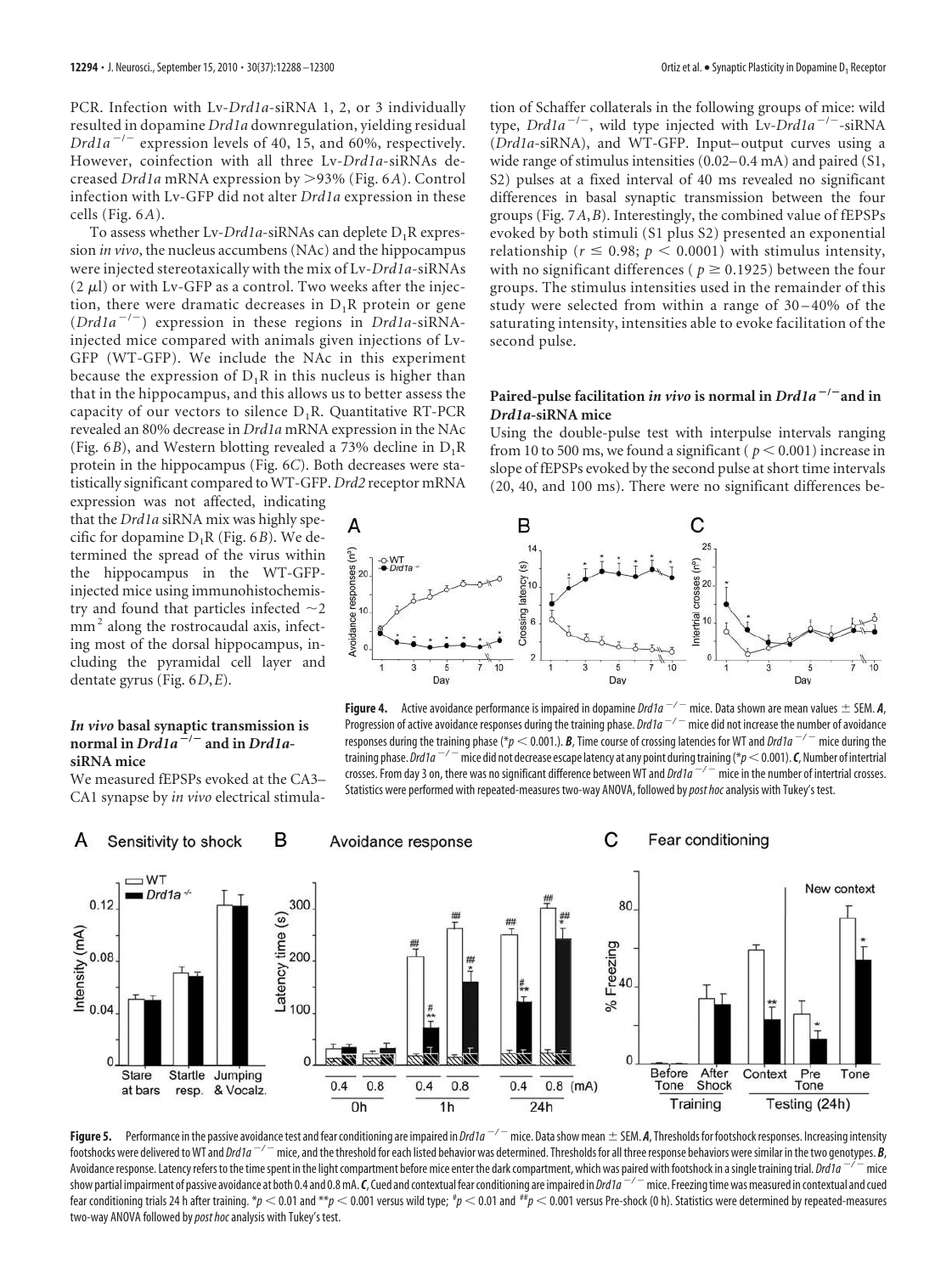#### In vitro siRNA mediated Drd1a silencing А



Figure 6. siRNA-mediated *Drd1a* silencing *in vitro* and *in vivo*. *A*, Drastic reduction of *Drd1a* mRNA expression in HEK cells in vitro after infection with Drd1a-siRNA constructs. mRNA levels were determined by quantitative RT-PCR 48 h after infection and normalized to Gapdh mRNA levels.  $*p<0.05; **p<0.01; ***p<0.005;$  one-way ANOVA. *B*, Drd1a and Drd2 mRNA levels in NAc 48 h after intra-accumbal injection of a mixture of all three Drd1a-siRNAs. mRNA levels were determined by RT-PCR, normalized to Gapdh, and expressed as a percentage of Drd1a mRNA expression in Lv-GFP-injected animals. Injection of Drd1a-siRNAs specifically decreased Drd1a mRNA expression. **C**, D<sub>1</sub>R protein expression in hippocampus 48 h after injection of *Drd1a*siRNAs. D<sub>1</sub>R protein levels were decreased  $\neg$ 75%.  $\ast\ast\ast\rho$   $<$  0.001, Student's*t* test. *D*, Photomicrograph of a coronal brain section illustrating the spread of lentiviral infection in the CA1 layer of the hippocampus of WT mice injected with 2  $\mu$ l of Lenti-GFP particles.  $E$ , High-magnification image of infected pyramidal cells illustrated in *D*. Particles infect most of the dorsal hippocampus spreading through pyramidal CA1 cell layer. Scale bar, 100  $\mu$ m.

tween WT, *Drd1a<sup>-/-</sup>*, WT-GFP, and *Drd1a*-siRNA mice ( $p =$ 0.959) (Fig. 7*C*). These results are similar to those obtained in *Drd1a*  $^{-/-}$  *in vitro* (Granado et al., 2008) and confirm that D<sub>1</sub>Rs are not involved in this form of very short-term plasticity.

#### **Hippocampal LTP** *in vivo* is significantly reduced in  $Drd1a^{-1}$ **and in** *Drd1a***-siRNA mice**

To explore the role of the  $D_1R$  in hippocampal LTP, we compared CA3–CA1 fEPSPs after HFS of Schaffer collaterals in WT, *Drd1a* / , WT-GFP, and *Drd1a*-siRNA mice (Fig. 7*D*,*E*). To determine baseline responses, Schaffer collaterals were stimulated every 20 s for 15 min. The stimulus consisted of a 100  $\mu$ s square, negative–positive pulse. After HFS, the same single stimulus was presented every 20 s for 30 min and repeated 24 h later, for 15 min. We found significant LTP in WT and WT-GFP mice. As expected, 15 min after HFS, the response to the single stimulus in both WT and WT-GFP groups was >200% of baseline values  $(p < 0.001)$  (Fig. 7*D, E*, open circles). Significant LTP persisted at 24 h post-HFS ( $p < 0.001$ ) (Fig. 7*D*,*E*). In contrast, *Drd1a<sup>-/-</sup>* showed no LTP at the CA3–CA1 synapse after HFS. Indeed, 15–30 min after HFS, fEPSP slopes in *Drd1a<sup>-/-</sup>* mice were not significantly different ( $\sim$ 140%;  $p = 0.138$ ) from baseline (Fig. 7*D*, filled circles). In *Drd1a*-siRNA mice, the fEPSP slope was not significantly different from baseline at any time after HFS ( $p =$ 0.146) (Fig. 7*E*, filled squares). These data suggest that  $D_1R$  plays a crucial role in induction of LTP at the CA3–CA1 synapse after HFS of Schaffer collaterals *in vivo*.

## **Classical trace eyeblink conditioning is significantly reduced in** *Drd1a* **/ and** *Drd1a***-siRNA mice**

First, we verified that the neural premotor circuits involved in the generation of eyelid responses function normally in the four groups of animals used in this study (wild type, *Drd1a<sup>-/-</sup>*, WT-GFP, and *Drd1a*-siRNA). As illustrated in Figure 1*B*2, the blink reflex is easily characterized by measuring the latency of its early (R1) and late (R2) components (Kugelberg, 1952) and the corresponding integrated EMG areas (Gruart et al., 1995). Eyeblinks evoked by electrical stimulation of the ipsilateral supraorbital nerve in the WT group presented values (R1 latency,  $4.9 \pm 1.3$ ms; R2 latency, 11.2  $\pm$  3.3 ms; R1+R2 integrated area, 79.2  $\pm$ 15.6  $\mu$ V  $\times$  s) in the range of previous descriptions in mice (Gruart et al., 2006). There were no significant differences between our four groups of mice in the baseline blink reflex ( $p \le 0.713$ ).

To investigate the possible behavioral consequences of the deficit in synaptic plasticity at the CA3–CA1 synapse observed in *Drd1a<sup>-/-</sup>* and *Drd1a*-siRNA mice, we evaluated classical conditioning of eyeblink responses in the four groups of experimental animals using a trace paradigm (CS, tone; US, shock) with a 500 ms interval between the end of the CS and the beginning of the US (Fig. 8*A*,*B*). In WT mice, the percentage of CRs increased significantly across conditioning sessions ( $p < 0.001$ ) (Fig. 8*C*), with a profile similar to that reported previously (Takatsuki et al., 2003; Gruart et al., 2006). In contrast, the percentage of CRs in the *Drd1a<sup>-/-</sup>* group was not significantly different from habituation values ( $p = 0.431$ ) at any point over the course of conditioning. The percentage of CRs presented by the WT group was significantly different from that of the *Drd1a<sup>-/-</sup>* group from the 4th to the 10th conditioning session ( $p < 0.001$ ) (Fig. 8*C*). Similarly, WT-GFP animals presented learning curves similar to those seen in WT mice, whereas CRs in *Drd1a*-siRNA mice were not significantly above baseline ( $p < 0.001$ ) (Fig. 8*D*).

#### **Evolution of CA3–CA1 fEPSP across classical conditioning: inactivation of D1R impairs CA3–CA1 synaptic efficiency induced during classical conditioning**

As shown recently in behaving mice, trace eyeblink conditioning is associated with increases in synaptic efficiency at CA3–CA1 synapses (Gruart et al., 2006). We therefore evaluated the effect of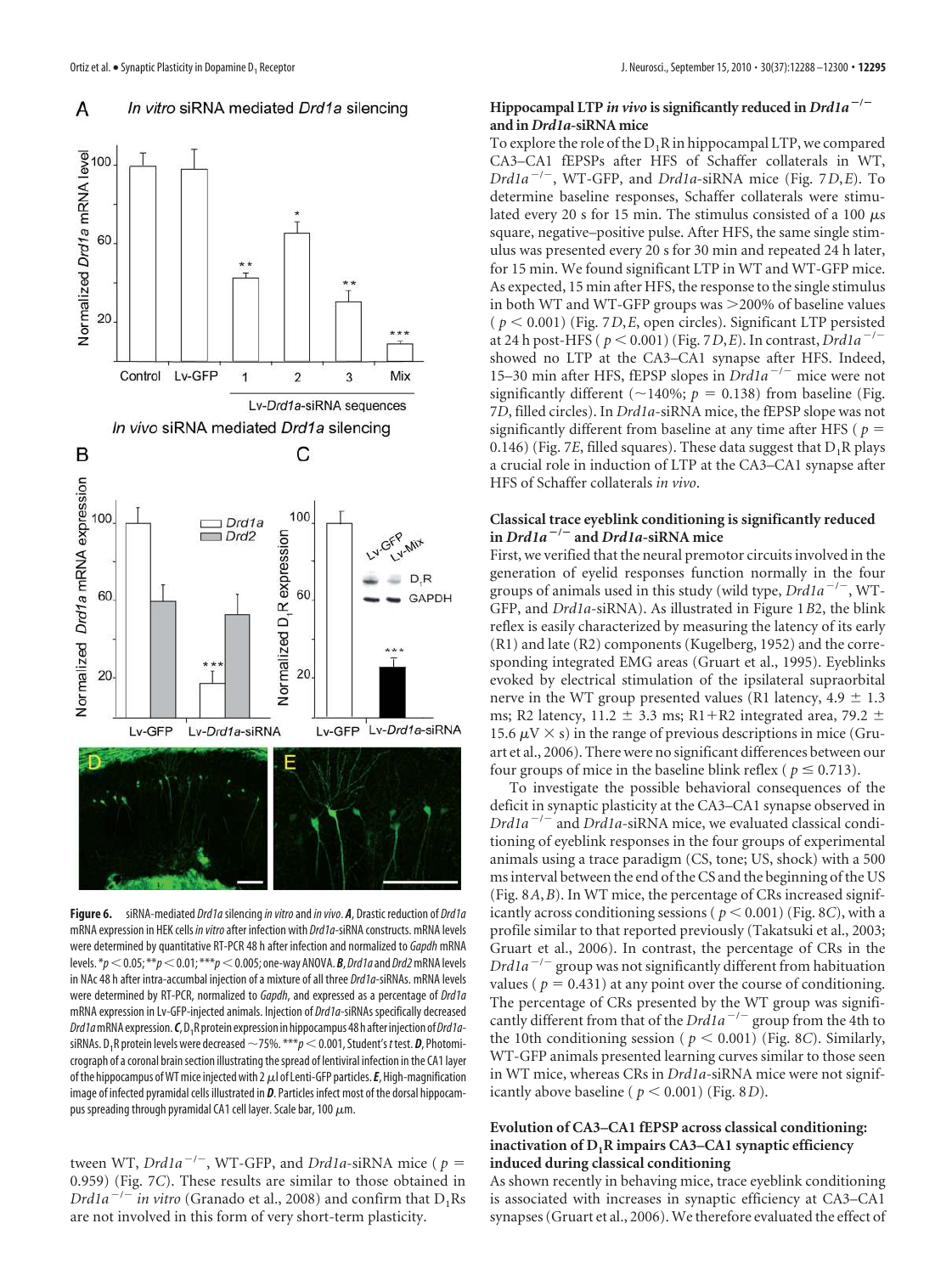D1R loss on CA3–CA1 fEPSPs. Electrical stimulation of Schaffer collaterals 300 ms after CS presentation evoked a fEPSP in the CA1 area in all four experimental groups (Fig. 8*A*,*B*). Although the stimuli presented to Schaffer collaterals disrupted the regular theta rhythm recorded in the CA1 area, the rhythm reappeared in phase  $\sim$ 200 ms afterward. The slope of the evoked fEPSPs increased in the four experimental groups over the course of conditioning (Fig. 8*E*,*F*). These increases in fEPSP slopes across conditioning sessions were only observed for recordings collected during the CS–US interval with the animal placed in the recording box (i.e., fEPSPs were not modified by the mere repetitive stimulation of Schaffer collaterals).

There were clear differences between the two control (WT and WT-GFP) groups and the two experimental (*Drd1a* / and *Drd1a*-siRNA) groups. By the fourth conditioning session, fEPSP slopes recorded in WT (143%) and WT-GFP (134%) mice were significantly elevated over baseline values ( $p < 0.001$ ) (Fig. 8*E*,*F*), consistent with previous studies (Gruart et al., 2006). In contrast, from the fourth conditioning session on, although the slopes of evoked fEPSPs in *Drd1a* / (114%) and *Drd1a*-siRNA (116%) mice were slightly (although nonsignificantly) elevated over baseline, they were significantly smaller than in corresponding control animals (Fig. 8*E*,*F*). Thus, the decreased performance in associative learning tasks seen in *Drd1a<sup>-/-</sup>* and *Drd1a*-siRNA mice compared with their respective controls is paralleled by a dramatic decline in activity-dependent increases in synaptic efficiency at the CA3–CA1 synapse during classical conditioning.

#### *In vivo* **HFS-induced expression of Egr1 in the hippocampus is reduced in** *Drd1a* **/ and** *Drd1a-***siRNA mice**

Hippocampal *Egr1/zif268* expression is required for late LTP and memory formation (Guzowski et al., 2000; Hall et al., 2001; Jones et al., 2001; Kelly and Deadwyler, 2003; McIntyre et al., 2005; Granado et al., 2008). Our results reveal that the



**Figure 7.** Input–output curves, paired-pulse facilitation, and LTP induction in the CA1 area in wild type, *Drd1a*  $^{-/-}$  , WT-GFP, and Drd1a-siRNA. **A**, Representative example of an input– output curve collected from a Drd1a<sup>-/-</sup> mouse. Stimulus consisted of paired (S1, S2) pulses (40 ms interpulse interval) presented at increasing intensities in 20  $\mu$ A steps. Note the sigmoid shape of S1 + S2 value. **B**, The four experimental groups presented similar sigmoid curves for  $S1 + S2$  values ( $n = 10$  animals per group). Representative sample records collected from the four experimental groups are illustrated on the right.*C*, Paired-pulse facilitation of fEPSPs recorded in the CA1 area after stimulation of Schaffer collaterals. The data shown are mean  $\pm$  SEM. slopes of the second fEPSP expressed as a percentage of the first for the six interpulse intervals. No significant differences were observed between the four experimental groups. Extracellular fEPSP paired traces were collected from a representative Drd1a-siRNA animal at the indicated interstimulus intervals. *D*, Top, Representative fEPSPs recorded from WT and Drd1a / animals before (baseline), and 15–30 min (1) and 24 h (2) after HFS. Graphs illustrate the time course of changes in fEPSPs (mean  $\pm$  SEM) after HFS stimulation of the Schaffer collaterals. The HFS train was presented after 15 min of baseline recordings, at the time indicated by the dashed line. fEPSP slopes are expressed as a percentage of the baseline (100%) slope. WT mice exhibited significantly greater LTP than  $\Delta Dr d1a^{-/-}$  mice (\* $p < 0.001$ ). **E**, Same analysis as in **D** for WT-GFP and  $Dr d1a$ -siRNA groups. Here again, the control group (WT-GFP) presented significantly larger LTP than *Drd1a*-siRNA mice ( $p < 0.01$ ). St., Stimulating electrode.

D<sub>1</sub>R is required for CA3–CA1 LTP induced by HFS of the Schaffer collaterals, as well as for classical eyeblink conditioning and the associated increase in CA3–CA1 synaptic efficiency. To explore whether *Egr1* induction by HFS *in vivo* requires dopamine  $D_1R$ , we examined Egr1 protein expression in the hippocampus of WT, *Drd1a<sup>-/-</sup>*, *Drd1a*-siRNA, and WT-GFP mice after HFS of the Schaffer collaterals. Basal expression of Egr1 in the hippocampus was similar in all groups (Fig. 9*A*–*D*, Table 1), with a moderate number of neurons expressing Egr1 constitutively. Then, 24 h after *in vivo* tetanic stimulation of the CA3 cell layer, Egr1 expression increased significantly in the hippocampus of WT and WT-GFP animals (Fig. 9, *E* and *G*, respectively) compared with nonstimulated animals (Fig. 9*A*,*C*). Staining was particularly intense in cells along the dorsal CA1 region. Genetic inactivation or siRNA silencing of *Drd1a* significantly inhibited induction of Egr1 expression after *in vivo* tetanic stimulation (Fig. 9*F* and *H*, respectively). Quantification revealed that HFS-induced Egr1 expression decreased by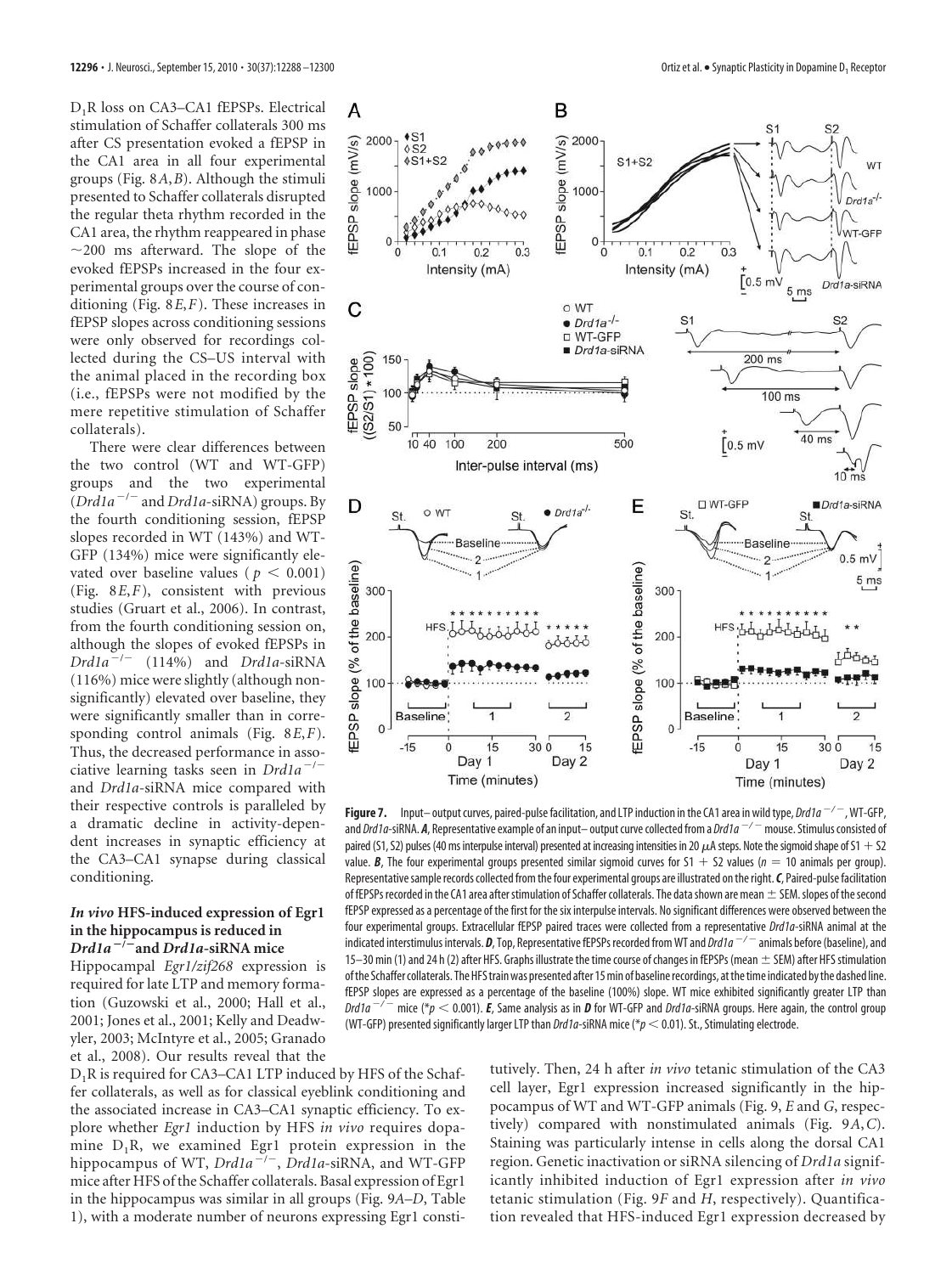

**Figure 8.** Evolution of CA3–CA1 synaptic field potentials and learning curves for WT, Drd1a<sup>-/-</sup>, WT-GFP, and Drd1a-siRNA. **A, B**, Top to bottom, the conditioning paradigm, representative EMG, and representative hippocampal recordings during paired CS–US presentations for WT and  $Drda^{-/-}$  mice (A) and for WT-GFP and  $Drda$ -siRNA mice (B). The time of stimulus presentation at Schaffer collaterals (St. Hipp.) is indicated, as are the times of delivery of CS (dashed line) and US. Data shown were collected during the ninth conditioning session.  $3 \times$  Thr., Three times threshold. *C*, *D*, Percentage of eyelid CRs reached by the four experimental groups. The acquisition curve presented by the WT group (open circles) was significantly larger than values reached by the Drd1a  $^{-/}$  $^-$  group (C, filled circles;  $p < 0.001$ ). Similarly, the acquisition curve of the WT-GFP group was also significantly larger than that presented by *Drd1a*-siRNA animals ( $D$ ;  $*$  $p$  < 0.001). *E*, *F*, Evolution of fEPSPs evoked at the CA3–CA1 synapse across conditioning for WT and Drd1a<sup>-/-</sup> mice (**E**) and for WT-GFP and Drd1a-siRNA animals (**F**). fEPSP slope is expressed as a percentage of fEPSP slope during habituation for each group. Differences in .<br>fEPSP slopes between WT and *Drd1a*  $^{-/-}$  groups were statistically significant from the 4th to the 10th conditioning sessions ( $E$ ;  $p$   $<$  0.006), as well as between WT-GFP and Drd1a-siRNA animals ( $F$ ;  $p$  < 0.001), indicating that activity-dependent synaptic plasticity was severely impaired in both  $\overline{Ord1a}^{-/-}$  and  $Drd1a$ -siRNA mice. St., Stimulating electrode.

 $\sim$  50% in *Drd1a<sup>-/-</sup>* mice and by 60% in *Drd1a*-siRNA mice (Table 1). These results indicate that expression of  $D_1R$  is important for induction of Egr1 by tetanization *in vivo* in the rodent hippocampus.

## **Discussion**

Our principal finding is that associative learning is abolished or dramatically reduced in  $Dr d1a^{-/-}$  mice and mice given intrahippocampal injections of Lv-*Drd1a*-siRNA. In addition, both LTP induced at the CA3–CA1 synapse by *in vivo* HFS of the Schaffer collaterals and the physiological potentiation that occurs at CA3–CA1 synapses in parallel with acquisition of classical conditioning of eyelid responses are significantly impaired in  $Drd1a^{-1}$ and *Drd1a*-siRNA mice. These data extend our previous finding that the  $D_1R$  is necessary for evoking early and late LTP *in vitro* (Granado et al., 2008). More importantly, our finding that acquisition of associative learning and the physiological increase in synaptic strength at the CA3–CA1 synapse in alert behaving mice are drastically reduced in  $D_1R$ -depleted mice provides evidence for a functional relationship between associative learning and synaptic plasticity in this region.

It has been suggested that the Barnes maze discriminates spatial learning more clearly than the Morris water maze (Barnes, 1979; Harrison et al., 2009; Patil et al., 2009; Zheng et al., 2009) and is useful when the Morris water maze shows partial impairment. *Drd1a<sup>-/-</sup>* mice were tested in the Barnes maze to consolidate the finding that  $D_1R$  is necessary for spatial learning in the Morris maze. Our results are in agreement with previous results from our laboratory (Granado et al., 2008) and others (Smith et al., 1998). Unlike a previous water maze study in which *Drd1a<sup>-/-</sup>* mice did learn after extended training (El-Ghundi et al., 1999), we saw no decrease in the escape latency for  $Drd1a^$ mice in the Barnes maze, even after extended training. Two indicators of anxiety level, immobility during the first day of training in the Barnes maze and performance in the elevated plus maze, revealed no increase in anxiety in the knock-out animals, so it is unlikely that the impaired performance of  $Drd1a^{-/-}$  mice in the Barnes maze is attributable to an effect of the knockout on anxiety. Our results confirm the crucial role of  $D_1R$  in spatial learning.

While spatial memory is hippocampus-dependent, other forms of associative learning also depend on the amygdala. To further assess the role of  $D_1R$  in associative learning, we used three paradigms that evaluate fear memory. In the active avoidance test, *Drd1a<sup>-/-</sup>* mice did not decrease their escape latency at any point during the training trials. Similar random crossing scores for WT and  $Dr d1a^{-/-}$  mice indicate that this finding is not caused by decreased locomotor activity. The results of our passive avoidance trials also confirm that this learning impairment was not caused by locomotor deficits or freezing. In passive avoidance, *Drd1a<sup>-/-</sup>* showed some learning at 0.4 or 0.8 mA but were significantly impaired compared with WT mice 1 and 24 h after training. Sensitivity to footshock was similar in WT and *Drd1a*<sup>2</sup>/<sup>-</sup>, so altered sensitivity or pain threshold was not a factor. Thus, the avoidance impairment associated with  $D_1R$  inactivation is likely attributable to abnormal acquisition of learning or to abnormal short-term memory retrieval, but not to deficits in memory consolidation. These mice showed similar avoidance responses at 1 and 24 h after the shock, indicating that they are able to retrieve what they have learned.

We used the fear conditioning test to discriminate between hippocampus- and amygdala-dependent associative learning. *Drd1a<sup>-/-</sup>* animals were impaired in both contextual (hippocampus-dependent) and cued (hippocampus- and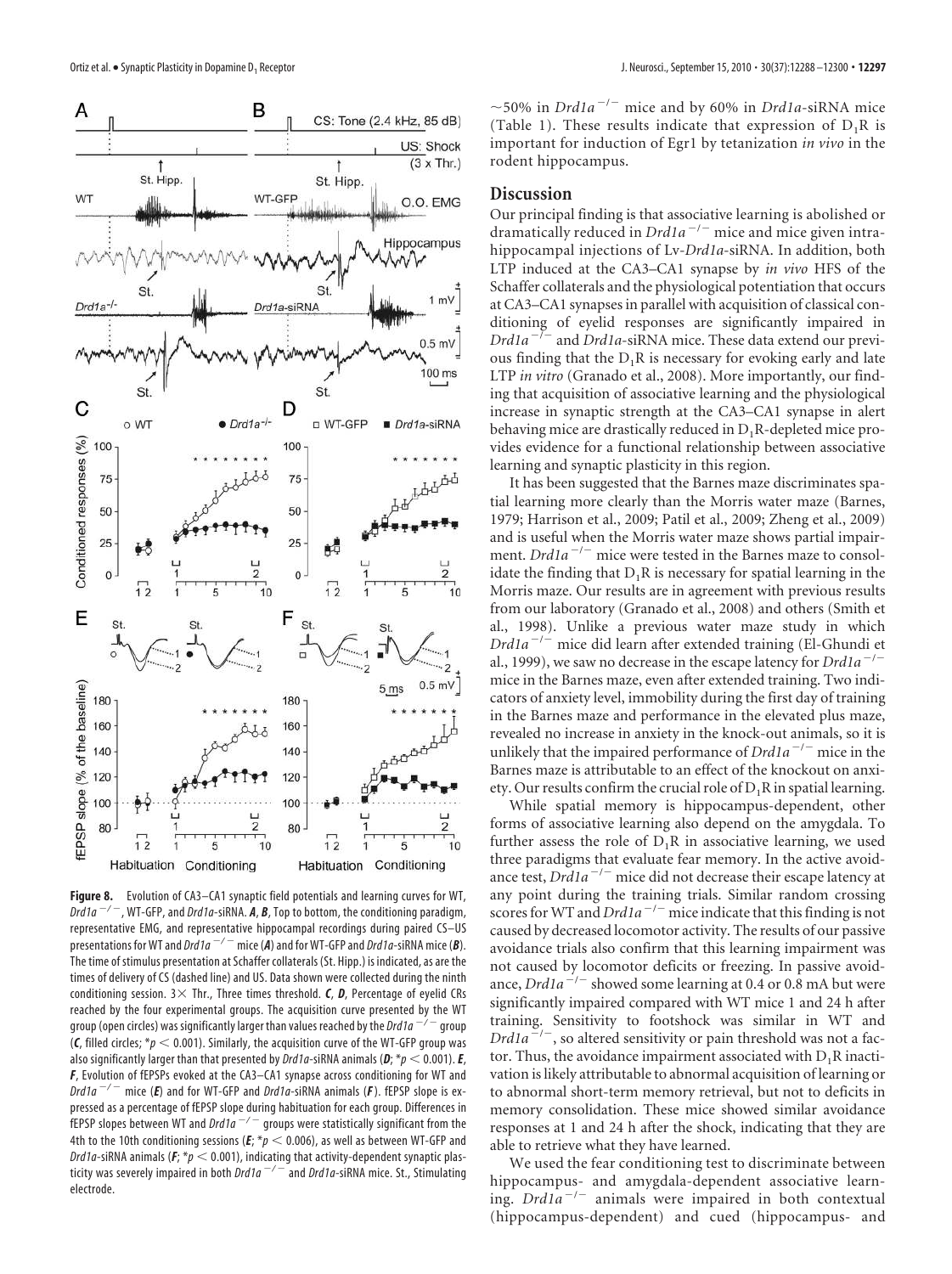

**Figure 9.** D<sub>1</sub>R is required for activity-induced Egr1 in CA1 pyramidal cells after HFS of Schaffer collaterals. Photomicrographs of the CA1 pyramidal cell layer of the hippocampus from coronal brain slices showing immunohistochemistry for the Egr1 transcription factor are presented. **A–D**, Egr1 expression under basal conditions for WT, *Drd1a* <sup>-/ -</sup>, WT-GFP, and *Drd1a-s*iRNA mice, respectively. *E–H*, Expression 24 h after *in vivo* HFS of the Schaffer collaterals in the hippocampus of WT, *Drd1a*  $^{-/-}$  , WT-GFP, and *Drd1a*-siRNA mice, respectively. Scale bar, 50  $\mu$ m.

**Table 1. HFS-induced Egr1 expression in the hippocampus of alive mice**

|                     | Egr1-positive nuclei/mm <sup>2</sup> |                             |                               |                                                                |
|---------------------|--------------------------------------|-----------------------------|-------------------------------|----------------------------------------------------------------|
|                     | WТ                                   | Drd1a <sup>-/-</sup>        | WT-GFP                        | Drd1a-siRNA                                                    |
| Basal<br><b>HFS</b> | $103 + 39$<br>$1418 + 106$ **        | $143 + 78$<br>$734 + 124**$ | $341 + 101$<br>$1637 + 112**$ | $134 + 103$<br>643 $\pm$ 163* <sup># <math>\Delta</math></sup> |

Quantification of HFS-induced Egr1 expression in hippocampal slices is shown. Immunostained cells were counted in hippocampal sections (examples in Fig. 9) obtained from different animals ( $n = 12$  for each group). Numbers indicate immunostained nuclei per square millimeter (mean  $\pm$  SEM).

 $^*p$   $<$  0.05;  $^{**}p$   $<$  0.0005 compared with the same group of animals in basal conditions.  $^{\sharp}p$   $<$  0.01 compared with HFS WT mice.  $\frac{\Delta p}{2} < 0.01$  compared with HFS WT-GFP mice. Statistics were determined by ANOVA followed by post hoc analysis with Tukey's test.

amygdala-dependent) fear conditioning, with relatively less impairment in amygdala-dependent learning. These data are consistent with our passive avoidance test results and complement our other findings. However, they contradict a previous study that found increased fear-induced freezing in *Drd1a<sup>-/</sup>* mice (El-Ghundi et al., 2001). This discrepancy is likely caused by differences in methodology.

To study extinction, we increased the footshock intensity to achieve similar retention in both groups of mice. Under these conditions, we found no difference between WT and *Drd1a<sup>-/-</sup>* mice in extinction of fear conditioning, consistent with a previous report (El-Ghundi et al., 2001). The same report showed that using higher-intensity footshocks (two consecutive 0.9 mA, 3 s shocks; four times at 5 min intervals) significantly increased retention (El-Ghundi et al., 2001) in *Drd1a<sup>-/-</sup>* mice. Together, these studies suggest that with moderate intensity stimuli,  $D_1R$ are important for fear conditioning, but at higher intensities, D1R-independent mechanisms predominate. Similar results were obtained with *Egr1* mutant mice, which exhibit deficits in spatial memory that can be rescued by extensive training (Jones et al., 2001).

It is widely accepted that hippocampal circuits are involved in the acquisition of classically conditioned eyelid responses (Berger et al., 1983; Thompson, 1988; Moyer et al., 1990; Gruart et al., 2006). Using unitary *in vivo* recordings, hippocampal pyramidal cell firing in response to CS presentations increases across conditioning sessions (McEchron and Disterhoft, 1997; Múnera et al., 2001; McEchron et al., 2003). Recently, it has been shown that trace eyeblink conditioning evokes a concomitant change in fEPSP strength at the hippocampal CA3–CA1 synapse in behaving mice (Gruart et al., 2006). We found that both acquisition of classically conditioned eyelid responses and the increase in CA3– CA1 synaptic strength across training are severely impaired in  $Drd1a^{-/-}$  and  $Drd1a$ -siRNA mice, suggesting the  $D_1R$  plays an important role in hippocampal mechanisms related to learning

and memory. These data support our previous finding that the  $D_1R$  is critical for certain forms of hippocampal synaptic plasticity *in vitro* (Granado et al., 2008). In addition, they also support the notion that learning and activity-dependent synaptic plasticity at the CA3–CA1 synapse are functionally related.

Both the generation of eyelid CRs and related changes in CA3– CA1 synaptic strength require a large number  $(>300)$  of paired CS-US presentations (Woody, 1986). In contrast, LTP is a fundamental property of most excitatory synapses in the mammalian brain that can be evoked by HFS of selected afferent pathways. Recent studies showed that trace eyeblink conditioning and the associated change in CA3–CA1 synaptic strength are prevented by HFS of the Schaffer collateral pathway, suggesting that the evoked LTP maximizes synaptic efficiency, occluding subsequent learning (Gruart et al., 2006). Moreover, learning-evoked changes in synaptic strength interfere with subsequent induction of LTP by HFS (Whitlock et al., 2006). Thus, these three processes (associative learning, activity-dependent synaptic plasticity, and LTP) seem to be functionally related (Gruart et al., 2006; Madroñal et al., 2007). In support of this, we found that  $D_1R$  are also necessary for evoking LTP of the CA3–CA1 synapse after HFS of afferent Schaffer collaterals. Since input– output curves and paired-pulse potentiation were normal in both *Drd1a<sup>-/-</sup>* and *Drd1a*-siRNA mice, we conclude that the  $D_1R$  does not affect normal transmission but contributes to synaptic plasticity during the acquisition and storage of new information.

We observed a marked reduction in Egr1 protein expression 24 h after*in vivo* tetanic stimulation of hippocampal CA3–CA1 in *Drd1a<sup>-/-</sup>* and *Drd1a*-siRNA mice. This inhibition is in agreement with the decrease in LTP in  $D_1R$ -depleted mice and indicates that hippocampal  $D_1R$  expression is necessary for these processes, consistent with results obtained in hippocampal slices from classical *Drd1a<sup>-/-</sup>* mice (Granado et al., 2008). Our results are consistent with previous data showing that inactivation of *Egr1* blocks long-term memory and LTP maintenance (Davis et al., 2000; Guzowski et al., 2000; Jones et al., 2001). In addition, the decrease in Egr1 expression after tetanic stimulation in *Drd1a<sup>-/-</sup>* indicates that the signaling mechanisms linking synaptic activation in dendrites with nuclear gene expression require  $D_1R$  activation in the hippocampus (Granado et al., 2008) and other brain areas including the striatum (Darmopil et al., 2009).

The mechanism by which  $D_1R$  mediates associative learning is not known. One possibility is that  $D_1R$ -triggered cAMP signaling phosphorylates CREB (cAMP response element-binding protein), which activates the histone acetyl transferase enzyme CREB-binding protein (Mayr et al., 2001; Alarcón et al., 2004),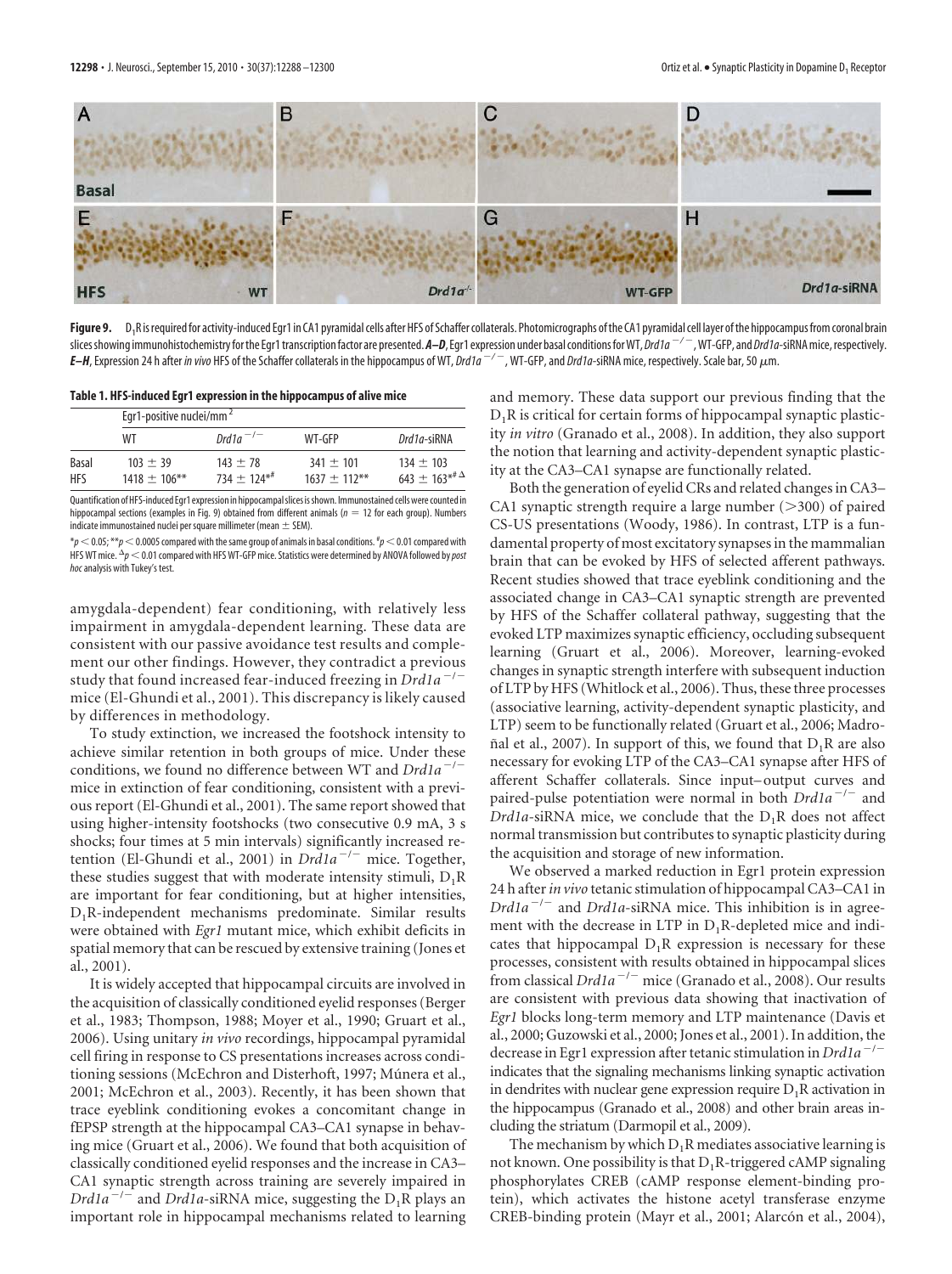inducing expression of immediate-early genes, including *Egr1* and *arc*, which play a crucial role in reference memory (Guzowski et al., 2000; Jones et al., 2001). Alternatively,  $D_1Rs$  could directly phosphorylate NMDA receptors or the protein kinase C  $\zeta$  isoform in hippocampus and amygdala, potentiating and maintaining synaptic strength (Gardner et al., 2001; Impey et al., 2002; Kelleher et al., 2004; Sacktor, 2008; Yao et al., 2008) by increasing the influx of calcium induced by NMDA receptor activation, as occurs in prefrontal cortex neurons (Kruse et al., 2009). Direct interaction between  $D_1$  and NMDA receptors within the plasma membrane of pyramidal neurons may also occur, since  $D_1R$  can physically interact with NR1 and NR2A subunits, modulating receptor trafficking (Lee et al., 2002; Pei et al., 2004; Fiorentini et al., 2006). Coactivation of both receptors increases the presence of GluR1 receptors and facilitates their incorporation into synapses in hippocampal neurons (Smith et al., 2005; Gao et al., 2006; Sacktor, 2008). It is also possible that  $D_1$ Rs are selectively activated by burst firing of dopamine neurons, mainly during the presentation of salient events (Zweifel et al., 2009).

This work contributes to our emerging understanding of dopamine system function in learning and memory by firmly establishing the critical role of the  $D_1R$  in associative learning and the endogenous synaptic potentiation that accompanies it. In addition, it strengthens the proposed functional link between learning, synaptic potentiation, and hippocampal *Egr1* expression.

#### **References**

- Alarcón JM, Malleret G, Touzani K, Vronskaya S, Ishii S, Kandel ER, Barco A (2004) Chromatin acetylation, memory, and LTP are impaired in  $CBP+/-$  mice: a model for the cognitive deficit in Rubinstein-Taybi syndrome and its amelioration. Neuron 6:947–959.
- Bahi A, Dreyer JL (2004) Cocaine-induced expression changes of axon guidance molecules in the adult rat brain. Mol Cell Neurosci 28:275–291.
- Bahi A, Boyer F, Kafri T, Dreyer JL (2004a) CD81-induced behavioural changes during chronic cocaine administration: in vivo gene delivery with regulatable lentivirus. Eur J Neurosci 19:1621–1633.
- Bahi A, Boyer F, Gumy C, Kafri T, Dreyer JL (2004b) In vivo gene delivery of urokinase-type plasminogen activator with regulatable lentivirus induces behavioural changes in chronic cocaine administration. Eur J Neurosci 20:3473–3488.
- Baldwin AE, Sadeghian K, Kelley AE (2002) Appetitive instrumental learning requires coincident activation of NMDA and dopamine D1 receptors within the medial prefrontal cortex. J Neurosci 22:1063–1071.
- Barnes CA (1979) Memory deficits associated with senescence: a neurophysiological and behavioral study in the rat. J Comp Physiol Psychol 93:74 –104.
- Berger TW, Rinaldi P, Weisz DJ, Thompson RF (1983) Single-unit analysis of different hippocampal cell types during classical conditioning of rabbit nictitating membrane response. J Neurophysiol 50:1197–1219.
- Bliss TVP, Gardner-Medwin AR (1973) Long-lasting potentiation of synaptic transmission in the dentate area of the unanaesthetized rabbit following stimulation of the perforant path. J Physiol 232:357–374.
- Crawley JN (2007) What's wrong with my mouse? Behavioral phenotyping of transgenic and knock out mice. Hoboken, NJ: Wiley.
- Darmopil S, Martín AB, De Diego IR, Ares S, Moratalla R (2009) Genetic inactivation of dopamine D1 but not D2 receptors inhibits L-DOPAinduced dyskinesia and histone activation. Biol Psychiatry 6:603–613.
- Darvas M, Palmiter RD (2009) Restriction of dopamine signaling to the dorsolateral striatum is sufficient for many cognitive behaviors. Proc Natl Acad Sci U S A 106:14664 –14669.
- Davis S, Vanhoutte P, Pages C, Caboche J, Laroche S (2000) The MAPK/ ERK cascade targets both Elk-1 and cAMP response element-binding protein to control long-term potentiation-dependent gene expression in the dentate gyrus in vivo. J Neurosci 20:4563–4572.
- Dreyer JL (2010) Lentiviral vector-mediated gene transfer and RNA silencing technology in neuronal dysfunctions. Methods Mol Biol 614:3–35.
- Dubois B, Pillon B (1997) Cognitive deficits in Parkinson's disease. J Neurol  $244:2-8.$
- El-Ghundi M, Fletcher PJ, Drago J, Sibley DR, O'Down BF, George SR (1999) Spatial learning deficit in dopamine D1 receptor knockout mice. Eur J Pharmacol 383:95–106.
- El-Ghundi M, O'Dowd BF, George SR (2001) Prolonged fear responses in mice lacking dopamine D1 receptor. Brain Res 892:86 –93.
- Fiorentini C, Rizzetti MC, Busi C, Bontempi S, Collo G, Spano P, Missale C (2006) Loss of synaptic D1 dopamine/N-methyl-D-aspartate glutamate receptor complexes in L-DOPA-induced dyskinesia in the rat. Mol Pharmacol 69:805–812.
- Gao C, Sun X, Wolf ME (2006) Activation of D1 dopamine receptors increases surface expression of AMPA receptors and facilitates their synaptic incorporation in cultured hippocampal neurons. J Neurochem 5:1664 –1677.
- Gardner B, Liu ZF, Jiang D, Sibley DR (2001) The role of phosphorylation/ dephosphorylation in agonist-induced desensitization of D1 dopamine receptor function: evidence for a novel pathway for receptor dephosphorylation. Mol Pharmacol 59:310 –321.
- Granado N, Ortiz O, Suárez LM, Martín ED, Ceña V, Solís JM, Moratalla R (2008) D1 but not D5 dopamine receptors are critical for LTP, spatial learning, and LTP-Induced arc and zif268 expression in the hippocampus. Cereb Cortex 18:1–12.
- Grande C, Zhu H, Martín AB, Lee M, Ortíz O, Hiroi N, Moratalla R (2004) Chronic treatment with atypical neuroleptics induces striosomal FosB/ DeltaFosB expression in rats. Biol Psychiatry 55:457–463.
- Gruart A, Blázquez P, Delgado-García JM (1995) Kinematics of unconditioned and conditioned eyelid movements in the alert cat. J Neurophysiol 74:226 –248.
- Gruart A, Muñoz MD, Delgado-García JM (2006) Involvement of the CA3-CA1 synapse in the acquisition of associative learning in behaving mice. J Neurosci 26:1077–1087.
- Gureviciene I, Ikonen S, Gurevicius K, Sarkaki A, van Groen T, Pussinen R, Ylinen A, Tanila H (2004) Normal induction but accelerated decay of LTP in APP  $+$  PS1 transgenic mice. Neurobiol Dis 15:188-195.
- Guzowski JF, Lyford GL, Stevenson GD, Houston FP, McGaugh JL, Worley PF, Barnes CA (2000) Inhibition of activity-dependent arc protein expression in the rat hippocampus impairs the maintenance of long-term potentiation and the consolidation of long-term memory. J Neurosci 20:3993–4001.
- Hall J, Thomas KL, Everitt BJ (2001) Cellular imaging of Egr1 expression in the hippocampus and amygdala during contextual and cued fear memory retrieval: selective activation of hippocampal CA1 neurons during the recall of contextual memories. J Neurosci 21:2186 –2193.
- Harrison FE, Hosseini AH, McDonald MP (2009) Endogenous anxiety and stress responses in water maze and Barnes maze spatial memory tasks. Behav Brain Res 198247–198251.
- Impey S, Fong AL, Wang Y, Cardinaux JR, Fass DM, Obrietan K, Wayman GA, Storm DR, Soderling TR, Goodman RH (2002) Phosphorylation of CBP mediates transcriptional activation by neural activity and CaM kinase IV. Neuron 34:235–244.
- Jones MW, Errington ML, French PJ, Fine A, Bliss TV, Garel S, Charnay P, Bozon B, Laroche S, Davis S (2001) A requirement for the immediate early gene Egr1 in the expression of late LTP and long-term memories. Nat Neurosci 4:289 –296.
- Kelleher RJ 3rd, Govindarajan A, Jung HY, Kang H, Tonegawa S (2004) Translational control by MAPK signaling in long-term synaptic plasticity and memory. Cell 116:467–479.
- Kelly MP, Deadwyler SA (2003) Experience-dependent regulation of the immediate-early gene arc differs across brain regions. J Neurosci 23:6443–6451.
- Kruse MS, Prémont J, Krebs MO, Jay TM (2009) Interaction of dopamine D1 with NMDA NR1 receptors in rat prefrontal cortex. Eur Neuropsychopharmacol 19:296 –304.
- Kugelberg E (1952) Facial reflexes. Brain 75:385–396.
- Lee FJ, Xue S, Pei L, Vukusic B, Chery N, Wang Y, Wang YT, Niznik HB, Yu XM, Liu F (2002) Dual regulation of NMDA receptor functions by direct protein-protein interactions with the dopamine D1 receptor. Cell  $18.219 - 230$
- Levin BE, Katzen HL (2005) Early cognitive changes and nondementing behavioral abnormalities in Parkinson's disease. Adv Neurol 98:84 –94.
- Li S, Cullen WK, Anwyl R, Rowan MJ (2003) Dopamine-dependent facilitation of LTP induction in hippocampal CA1 by exposure to spatial novelty. Nat Neurosci 6:526 –531.